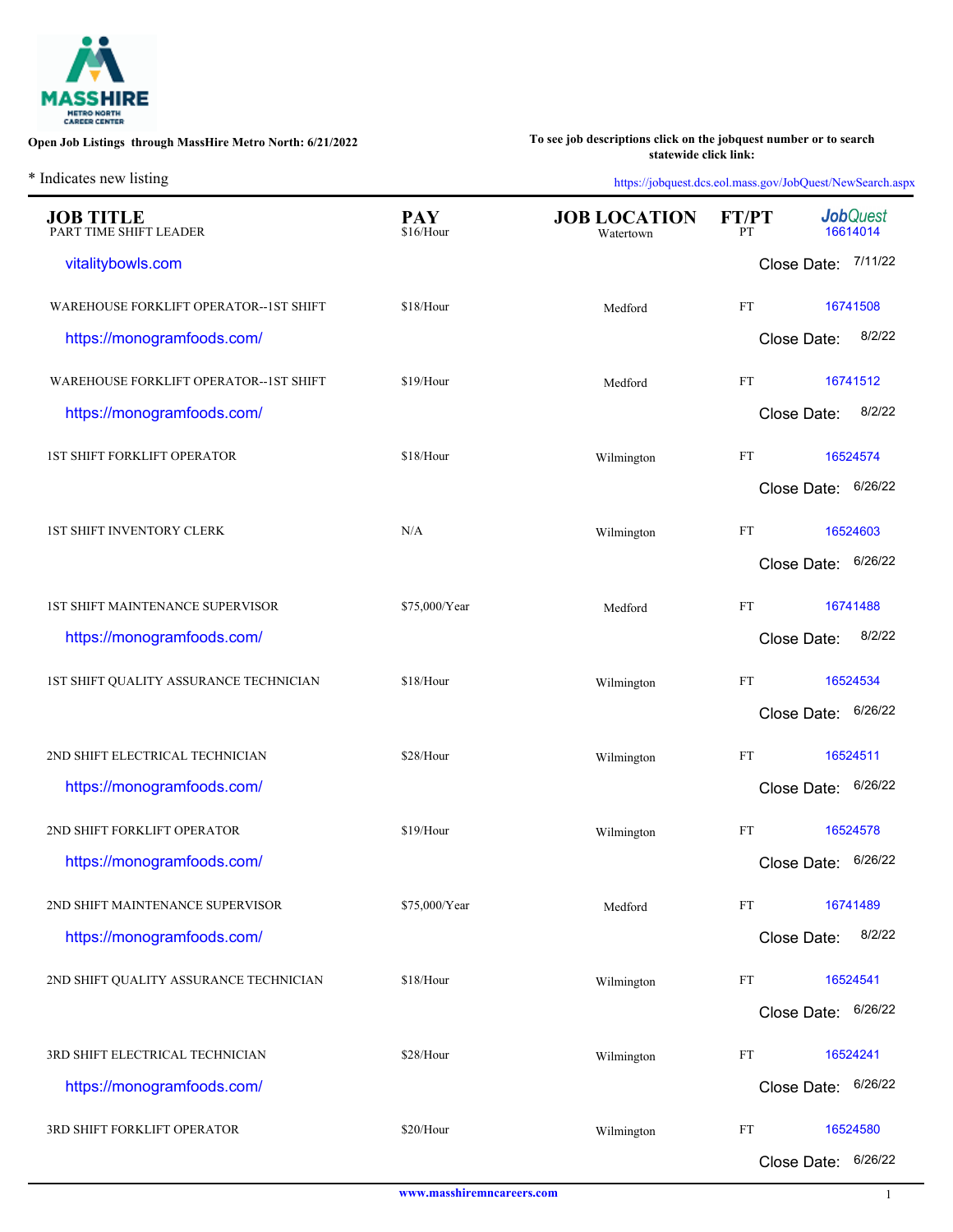L.

| <b>JOB TITLE</b>                         | <b>PAY</b>    | <b>JOB LOCATION</b> | <b>FT/PT</b>               | <b>Job</b> Quest       |
|------------------------------------------|---------------|---------------------|----------------------------|------------------------|
| 3RD SHIFT INVENTORY CLERK                | N/A           | Wilmington          | $\mathop{\rm FT}\nolimits$ | 16524607               |
| https://monogramfoods.com/               |               |                     |                            | 6/26/22<br>Close Date: |
| ACCOUNTS PAYABLE/ACCTS RECEIVABLE        | N/A           | Wilmington          | FT                         | 16984297               |
| www.kirkwoodprinting.com                 |               |                     |                            | 9/7/22<br>Close Date:  |
| ADMINISTRATIVE ASSISTANT                 | N/A           | Boston - South End  | FT                         | 16507317               |
| https://www.maloneyproperties.com/       |               |                     |                            | 6/23/22<br>Close Date: |
| ADMINISTRATIVE ASSISTANT                 | \$53,060/Year | Somerville          | FT                         | 16532457               |
|                                          |               |                     |                            | 6/28/22<br>Close Date: |
| ADMINISTRATIVE ASSISTANT-ACCS            | N/A           | Chelsea             | FT                         | 16992631               |
| https://northsuffolk.org/job-search/     |               |                     |                            | 9/8/22<br>Close Date:  |
| * APPLICATIONS ENGINEER                  | N/A           | Woburn              | FT                         | 17073605               |
| http://www.chomerics.com                 |               |                     |                            | Close Date: 9/15/22    |
| AREA DIRECTOR-MRC                        | \$41,017/Year | Malden              | FT                         | 16711402               |
|                                          |               |                     |                            | 7/28/22<br>Close Date: |
| ART SPACE COORDINATOR                    | \$35/Hour     | Somerville          | PT                         | 16783606               |
|                                          |               |                     |                            | 8/9/22<br>Close Date:  |
| <b>ASSESOR ANALYST</b>                   | \$68,979/Year | Somerville          | FT                         | 16880026               |
|                                          |               |                     |                            | Close Date: 8/22/22    |
| <b>ASSISTANT MANAGER</b>                 | \$21/Hour     | Somerville          | <b>FT</b>                  | 16974171               |
| https://jobs.vioc.com/                   |               |                     |                            | 9/6/22<br>Close Date:  |
| ASSISTANT MARTIAL ARTS INSTRUCTOR        | \$20/Hour     | Burlington          | PT                         | 16524171               |
| www.premiermartialarts.com/Burlington    |               |                     |                            | 6/26/22<br>Close Date: |
| ASSISTANT PROGRAM MANAGER -CAREER CENTER | N/A           | Cambridge           | FT                         | 16884872               |
| https://careers.bostonabcd.org/          |               |                     |                            | Close Date: 8/23/22    |
| ASSISTANT STORE MANAGER                  | N/A           | Woburn              | FT                         | 16563007               |
| www.dollartree.com                       |               |                     |                            | 7/3/22<br>Close Date:  |
| ASSISTANT STORE MANAGER                  | \$17/Hour     | Watertown           | FT                         | 16614034               |
| vitalitybowls.com                        |               |                     |                            | Close Date: 7/11/22    |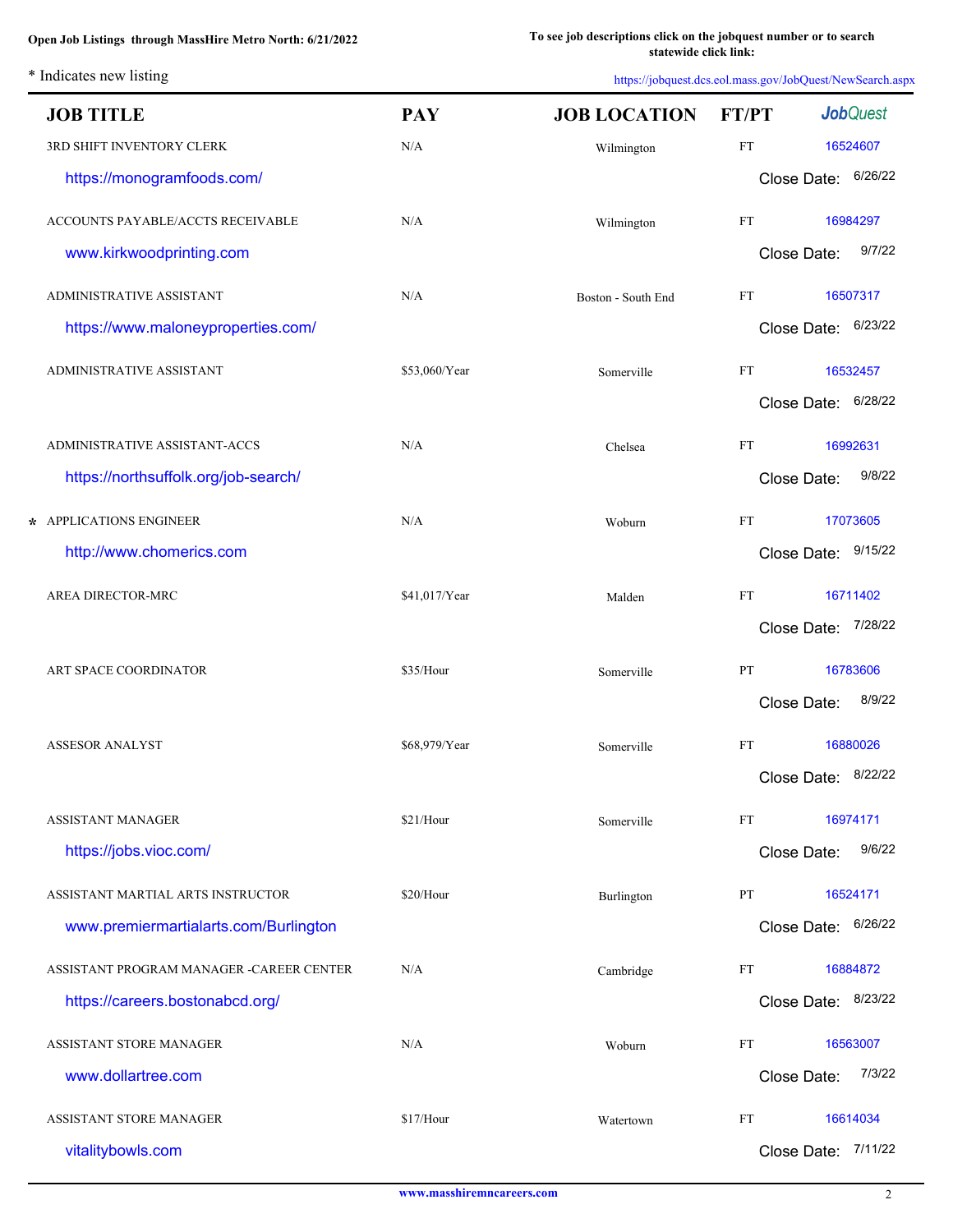\* Indicates new listing

| <b>JOB TITLE</b>                         | <b>PAY</b> | <b>JOB LOCATION</b> | <b>FT/PT</b>               | <b>Job</b> Quest       |
|------------------------------------------|------------|---------------------|----------------------------|------------------------|
| $\star$ ASSISTANT TEACHER FT & PT HOURS  | $\rm N/A$  | Woburn              | $\mathbf{PT}$              | 17073561               |
| www.mymontessoriofwoburn.com             |            |                     |                            | Close Date: 9/15/22    |
| ASSOC REAL ESTATE SALES & ACCT MGMT      | N/A        | Woburn              | $\mathop{\rm FT}\nolimits$ | 16946550               |
| cummings.com                             |            |                     |                            | 9/1/22<br>Close Date:  |
| ASSOC. MGR. CUSTOMER EXPERIENCE (REMOTE) | N/A        | Central Boston      | FT                         | 16650616               |
| www.ihi.org                              |            |                     |                            | Close Date: 7/18/22    |
| ASSOCIATE PROJECT MANAGER                | N/A        | Central Boston      | $\mathop{\rm FT}\nolimits$ | 16499683               |
| www.ihi.org                              |            |                     |                            | Close Date: 6/22/22    |
| AUTO GLASS TECHNICIAN TRAINEE            | N/A        | Woburn              | FT                         | 16570338               |
| https://www.safelite.com/careers         |            |                     |                            | 7/4/22<br>Close Date:  |
| AWNING INSTALLATION TECHNICIAN           | N/A        | Melrose             | $\mathop{\rm FT}\nolimits$ | 16623923               |
| www.atlantic-awning.com                  |            |                     |                            | 7/13/22<br>Close Date: |
| <b>BARISTA</b>                           | \$15/Hour  | Burlington          | $\mathop{\rm FT}\nolimits$ | 16828010               |
|                                          |            |                     |                            | Close Date: 8/15/22    |
| <b>BARISTA</b>                           | \$15/Hour  | Burlington          | $\mathbf{PT}$              | 16828026               |
|                                          |            |                     |                            | 8/15/22<br>Close Date: |
| <b>BARISTA</b>                           | \$15/Hour  | North Reading       | PT                         | 16828030               |
|                                          |            |                     |                            | Close Date: 8/15/22    |
| <b>BARISTA</b>                           | \$15/Hour  | Reading             | PT                         | 16828061               |
|                                          |            |                     |                            | Close Date: 8/15/22    |
| <b>BARISTA</b>                           | \$15/Hour  | Reading             | PT                         | 16828075               |
|                                          |            |                     |                            | Close Date: 8/15/22    |
| <b>BARISTA</b>                           | \$15/Hour  | Cambridge           | FT                         | 16885068               |
|                                          |            |                     |                            | Close Date: 8/23/22    |
| <b>BARISTA</b>                           | \$15/Hour  | Woburn              | FT                         | 16885079               |
|                                          |            |                     |                            | Close Date: 8/23/22    |
| <b>BARTENDER</b>                         | N/A        | Reading             | FT                         | 16570468               |
| www.longhornsteakhouse.com               |            |                     |                            | 7/4/22<br>Close Date:  |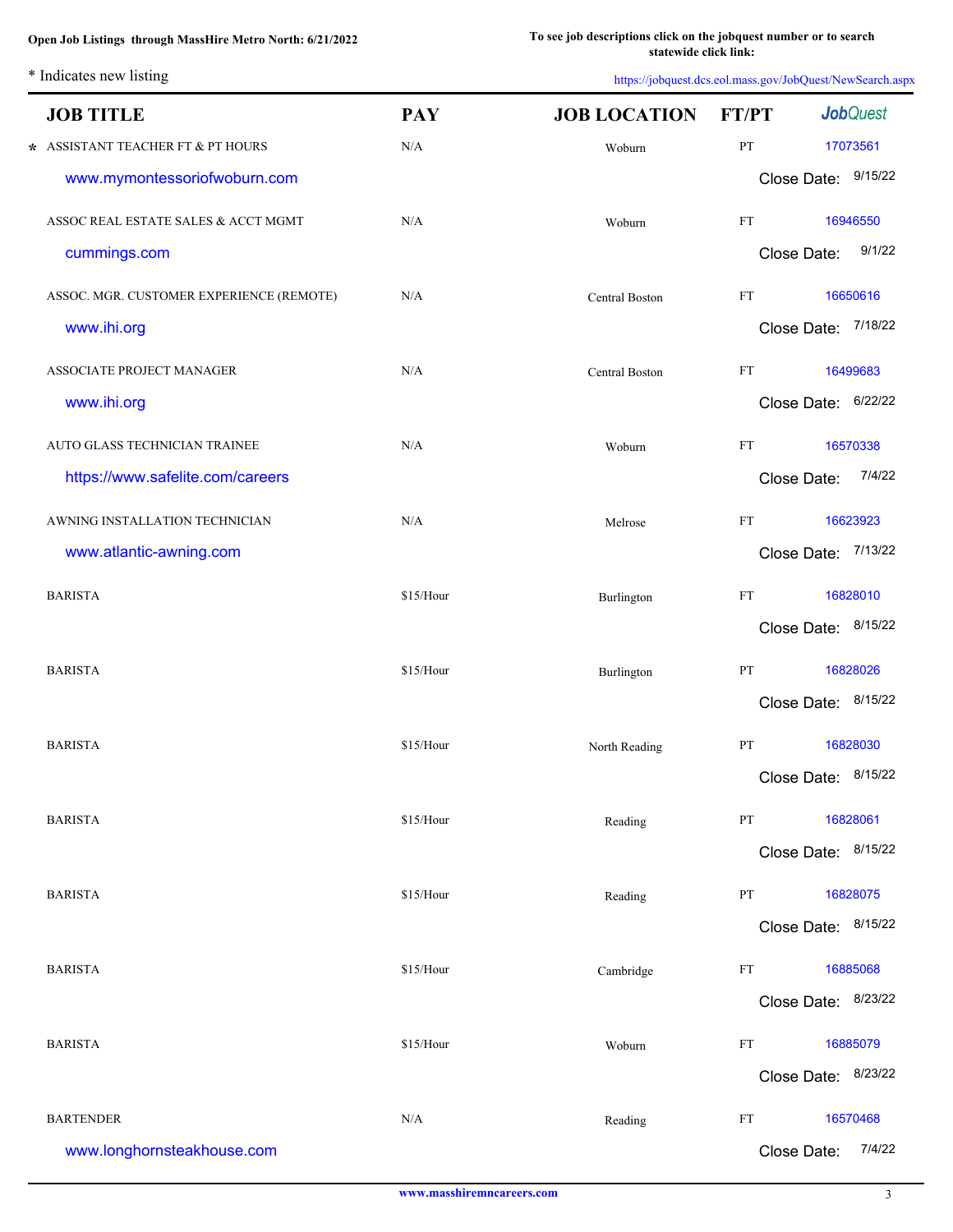**[To see job descriptions click on the jobquest number or to search](http://web.detma.org/JobQuest/Search.aspx)  statewide click link:**

\* Indicates new listing

| <b>JOB TITLE</b>                                                                                | <b>PAY</b>    | <b>JOB LOCATION</b> | <b>FT/PT</b> | <b>Job</b> Quest    |
|-------------------------------------------------------------------------------------------------|---------------|---------------------|--------------|---------------------|
| BCBA SUPERVISOR-PER DIEM                                                                        | N/A           | Chelsea             | <b>FT</b>    | 16992336            |
| https://northsuffolk.org/job-search/                                                            |               |                     | Close Date:  | 9/8/22              |
| <b>BEAUTY CONSULTANT</b>                                                                        | N/A           | Somerville          | FT           | 16524483            |
| https://jobs.cvshealth.com/ShowJob/Id/94642/Shift-Supervisor-Management-Ti<br>nee/              |               |                     | Close Date:  | 6/26/22             |
| <b>BEAUTY CONSULTANT</b>                                                                        | N/A           | Cambridge           | FT           | 16733099            |
| https://jobs.cvshealth.com/                                                                     |               |                     | Close Date:  | 8/1/22              |
| <b>BEHAVIOR TECHNICIAN</b>                                                                      | N/A           | Woburn              | PT           | 16824645            |
| http://rcsconsultingne.com/                                                                     |               |                     |              | Close Date: 8/14/22 |
| <b>BENEFITS ANALYST</b>                                                                         | \$68,973/Year | Somerville          | FT           | 16488428            |
|                                                                                                 |               |                     |              | Close Date: 6/20/22 |
| BENEFITS CALCULATION MANAGER                                                                    | \$65,296/Year | Central Boston      | FT           | 16741490            |
|                                                                                                 |               |                     | Close Date:  | 8/2/22              |
| <b>BILLING INTERN</b>                                                                           | N/A           | Wakefield           | FT           | 16666329            |
| https://tuvsudamerica.applytojob.com/apply/FIJ6AhT5b4/Billing-Intern?<br>source=Rick+Dudycz     |               |                     | Close Date:  | 7/21/22             |
| <b>BILLING SPECIALIST</b>                                                                       | N/A           | Wakefield           | FT           | 16666326            |
| https://tuvsudamerica.applytojob.com/apply/NMUDPOej2F/Billing-Specialist?<br>source=Rick+Dudycz |               |                     | Close Date:  | 7/21/22             |
| <b>BILLING SPECIALIST</b>                                                                       | N/A           | Malden              | <b>FT</b>    | 16841850            |
| www.cataldoambulance.com                                                                        |               |                     |              | Close Date: 8/17/22 |
| <b>BIOMEDICAL TECHNICIAN 1</b>                                                                  | N/A           | Danvers             | FT           | 16661843            |
| www.freniuskidneycare.com                                                                       |               |                     |              | Close Date: 7/20/22 |
| <b>BOARD CERTIFIED ANALYST</b>                                                                  | N/A           | Woburn              | FT           | 16824635            |
| http://rcsconsultingne.com/                                                                     |               |                     |              | Close Date: 8/14/22 |
| <b>BUS MONITOR</b>                                                                              | \$15/Hour     | Revere              | PT           | 16484265            |
|                                                                                                 |               |                     |              | Close Date: 6/19/22 |
| <b>BUSINESS SUPPORT ANALYSIS</b>                                                                | \$45,000/Year | Central Boston      | FT           | 16650876            |
|                                                                                                 |               |                     |              | Close Date: 7/18/22 |
| <b>BUYER/PLANNER</b>                                                                            | N/A           | Woburn              | FT           | 16733135            |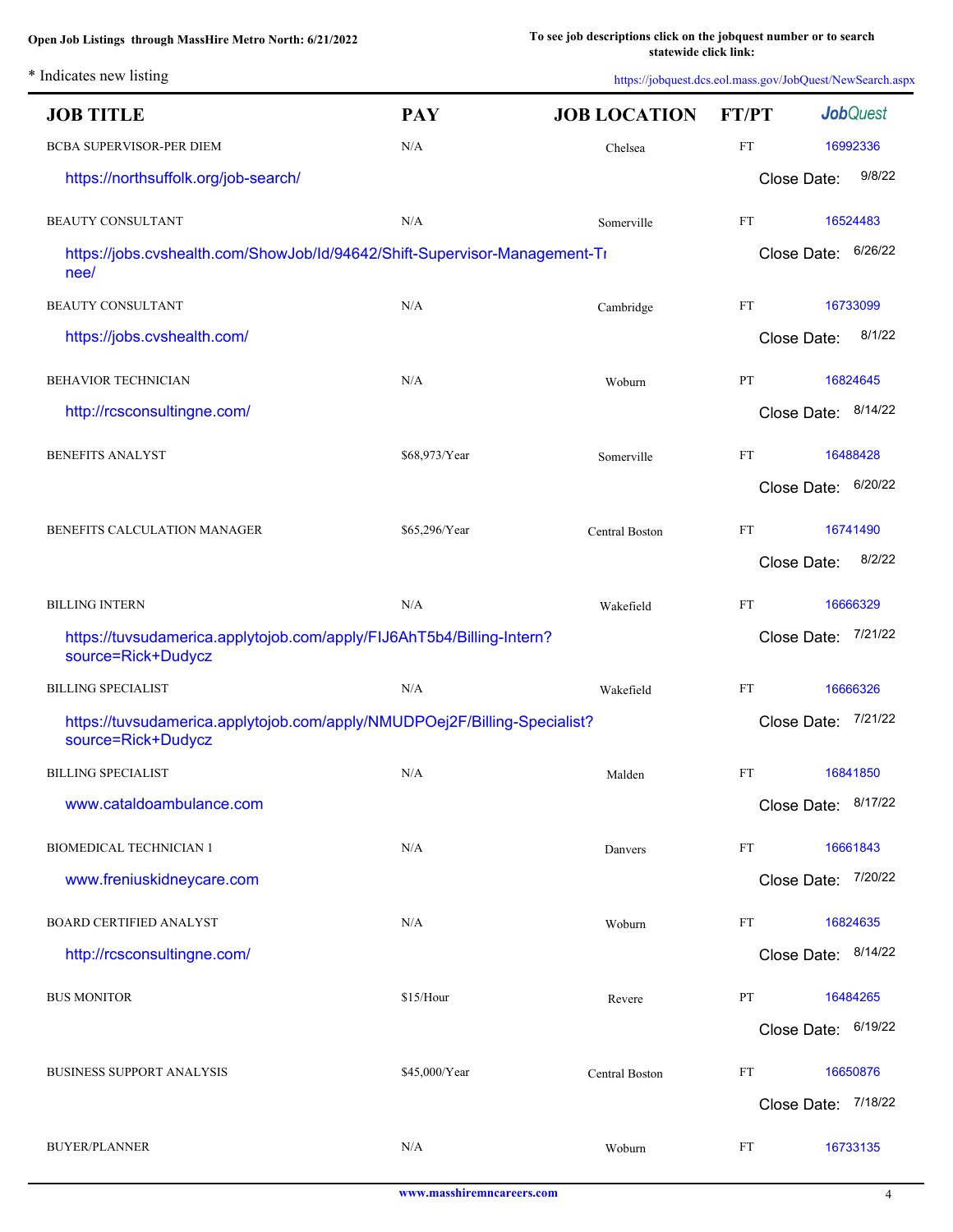L.

| <b>JOB TITLE</b><br>https://www.boydcorp.com/                                                                                    | <b>PAY</b>    | <b>JOB LOCATION</b>         | <b>Job</b> Quest<br>FT/PT<br>8/1/22<br>Close Date: |                     |
|----------------------------------------------------------------------------------------------------------------------------------|---------------|-----------------------------|----------------------------------------------------|---------------------|
| <b>CAMP INSTRUCTOR</b>                                                                                                           | \$20/Hour     | Cambridge                   | FT                                                 | 17013024            |
| www.cambridgema.gov                                                                                                              |               |                             | Close Date: 9/11/22                                |                     |
| CAREER ADVISOR (ARPA)                                                                                                            | N/A           | Woburn                      | FT                                                 | 16584637            |
| https://careers.bostonabcd.org/?<br>adata=EJo156EcKZYFGXUZdBTcfMdjzVEPX13mcnKz5HESZ9RADoZPHYwł                                   |               |                             | Close Date:                                        | 7/6/22              |
| CAREER ADVISOR (ARPA)                                                                                                            | N/A           | Cambridge                   | FT                                                 | 16584640            |
| https://careers.bostonabcd.org/?<br>adata=EJo156EcKZYFGXUZdBTcfMdjzVEPX13mcnKz5HESZ9RADoZPHYwł                                   |               |                             | Close Date:                                        | 7/6/22              |
| <b>CAREGIVERS</b>                                                                                                                | \$17/Hour     | Lexington                   | PT                                                 | 16850734            |
| https://www.homeinstead.com                                                                                                      |               |                             | Close Date: 8/18/22                                |                     |
| <b>CASE MANAGER</b>                                                                                                              | \$63,672/Year | Somerville                  | FT                                                 | 16532441            |
|                                                                                                                                  |               |                             | Close Date:                                        | 6/28/22             |
| <b>CASHIER FULL TIME</b>                                                                                                         | N/A           | Woburn                      | FT                                                 | 16922821            |
| https://apply.jobappnetwork.com/clients/19400/posting/5403894/en?<br>city=Woburn&keywordsFilter=&utm_source=lifeatwestmarine.com |               |                             | Close Date:                                        | 8/30/22             |
| <b>CASHIER PART TIME</b>                                                                                                         | N/A           | Woburn                      | PT                                                 | 16922820            |
| https://apply.jobappnetwork.com/clients/19400/posting/5403883/en?<br>city=Woburn&keywordsFilter=&utm_source=lifeatwestmarine.com |               |                             | Close Date:                                        | 8/30/22             |
| CASHIER PT 9AM-2PM OR 3PM-7PM                                                                                                    | N/A           | Woburn                      | PT                                                 | 16922822            |
| https://apply.jobappnetwork.com/clients/19400/posting/5403883/en?<br>utm_source=lifeatwestmarine.com                             |               |                             | Close Date:                                        | 8/30/22             |
| CASHIER/CREW MEMBER GRAINMAKER                                                                                                   | N/A           | Woburn                      | FT                                                 | 16706444            |
| Eatgrainmaker.com                                                                                                                |               |                             | Close Date:                                        | 7/27/22             |
| <b>CDL B DRIVER</b>                                                                                                              | N/A           | Wilmington                  | FT                                                 | 16524616            |
|                                                                                                                                  |               |                             | Close Date:                                        | 6/26/22             |
| <b>CEMENT MASON</b>                                                                                                              | N/A           | Woburn                      | FT                                                 | 16546431            |
| www.cummingsproperties.com                                                                                                       |               |                             | Close Date:                                        | 6/30/22             |
| <b>CERTIFIED NURSING ASSISTANT</b>                                                                                               | N/A           | Chelsea                     | FT                                                 | 16992580            |
| https://northsuffolk.org/job-search/                                                                                             |               |                             | Close Date:                                        | 9/8/22              |
| CERTIFIED PUBLIC ACCOUNTANT                                                                                                      | \$90,000/Year | <b>Boston - East Boston</b> | FT<br>Close Date:                                  | 16706446<br>7/27/22 |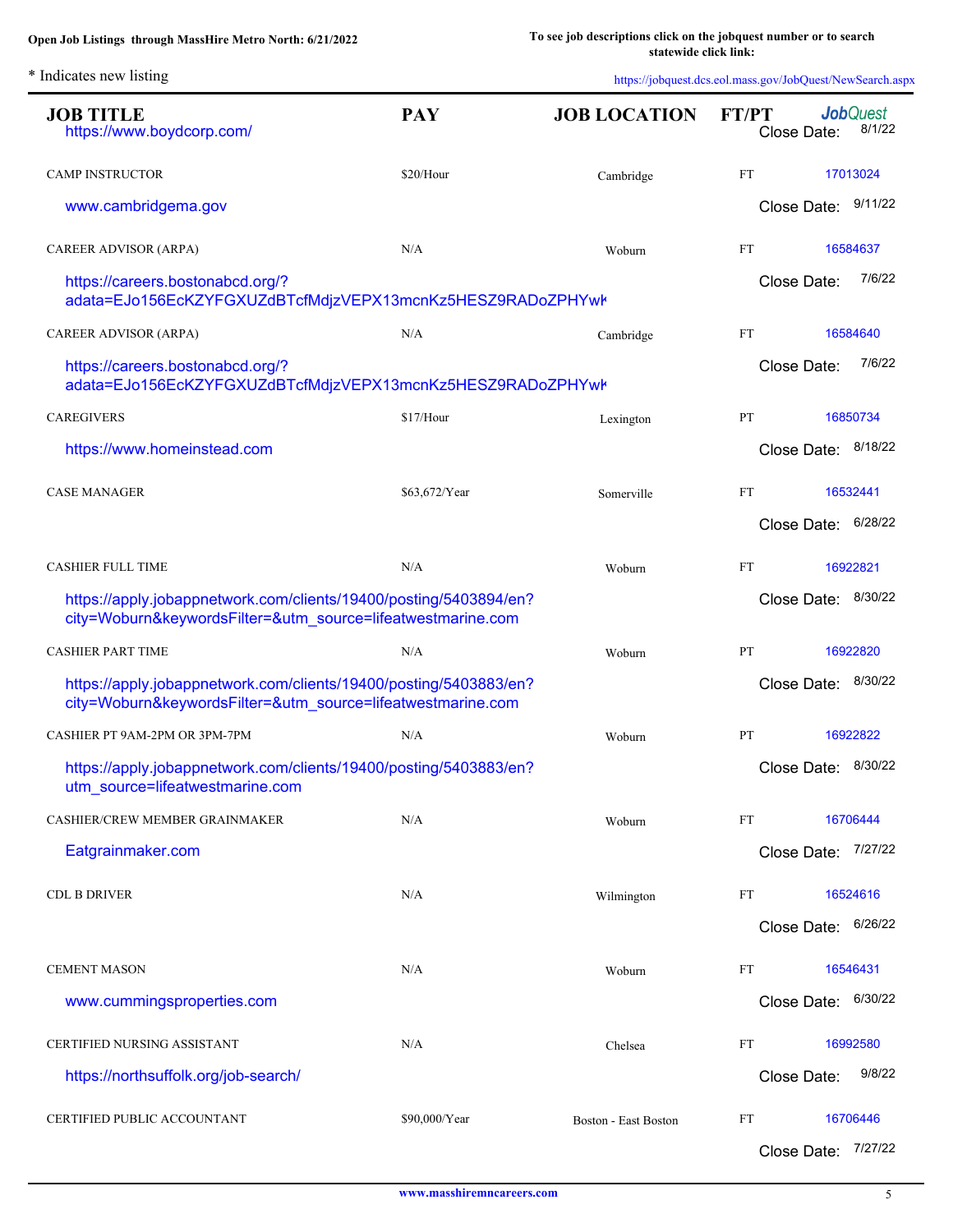\* Indicates new listing

L.

| <b>JOB TITLE</b>                                                   | <b>PAY</b>     | <b>JOB LOCATION</b>        | <b>FT/PT</b> | <b>Job</b> Quest    |
|--------------------------------------------------------------------|----------------|----------------------------|--------------|---------------------|
| <b>CHAIR CAR OPERATOR</b>                                          | N/A            | Malden                     | <b>FT</b>    | 16711371            |
| www.cataldoambulance.com                                           |                |                            |              | Close Date: 7/28/22 |
| <b>CHAUFFEUR</b>                                                   | N/A            | Everett                    | FT           | 16661662            |
|                                                                    |                |                            |              | Close Date: 7/20/22 |
| CHILD CARE COORDINATOR-OUT OF SCHOOL TIM                           | \$63,672/Year  | Somerville                 | FT           | 16783870            |
|                                                                    |                |                            | Close Date:  | 8/9/22              |
|                                                                    |                |                            |              |                     |
| <b>CITY SOLICITOR</b>                                              | \$148,569/Year | Somerville                 | FT           | 16488445            |
|                                                                    |                |                            |              | Close Date: 6/20/22 |
| <b>CITY SOLICITOR</b>                                              | \$148,569/Year | Somerville                 | FT           | 16657254            |
|                                                                    |                |                            |              | Close Date: 7/19/22 |
| <b>CLINICAL ASSOCIATE - 24 HOURS</b>                               | N/A            | Winchester                 | PT           | 16880533            |
| https://careers.lahey.org/jobs/8148004-clinical-associate-24-hours |                |                            |              | Close Date: 8/22/22 |
| <b>CMM PROGRAMMER</b>                                              | N/A            | Woburn                     | FT           | 16808642            |
| https://www.boydcorp.com/                                          |                |                            |              | Close Date: 8/11/22 |
| CNC PROGRAMMER                                                     | N/A            | Woburn                     | FT           | 16728794            |
| www.lytron.com                                                     |                |                            | Close Date:  | 7/31/22             |
|                                                                    |                |                            |              |                     |
| COMMERCIAL PROPERTY MANAGEMENT ASSOCIATE                           | N/A            | Woburn                     | FT           | 16711417            |
| www.cummingsproperties.com                                         |                |                            |              | Close Date: 7/28/22 |
| COMMONWEALTH CORPS SERVICE INTERNSHIP                              | N/A            | Boston - Central/North End | FT           | 16779730            |
| http://www.mass-service.org/programs/cc/become-member              |                |                            | Close Date:  | 8/8/22              |
| COMMUNICATIONS SPECIALIST                                          | N/A            | Malden                     | FT           | 16874080            |
| www.cataldoambulance.com                                           |                |                            | Close Date:  | 8/21/22             |
| COMMUNITY ENGAGEMENT SPECIALIST                                    | \$63,672/Year  | Somerville                 | FT           | 16488496            |
|                                                                    |                |                            | Close Date:  | 6/20/22             |
|                                                                    |                |                            |              |                     |
| COMMUNITY OUTREACH SPECIALIST (\$3K SIGN                           | N/A            | Chelsea                    | FT           | 16992680<br>9/8/22  |
| https://northsuffolk.org/job-search/                               |                |                            | Close Date:  |                     |
| COMMUNITY SCHOOL DIRECTOR-TOBIN                                    | \$62,281/Year  | Cambridge                  | FT           | 17013031            |
| www.cambridgema.gov                                                |                |                            |              | Close Date: 9/11/22 |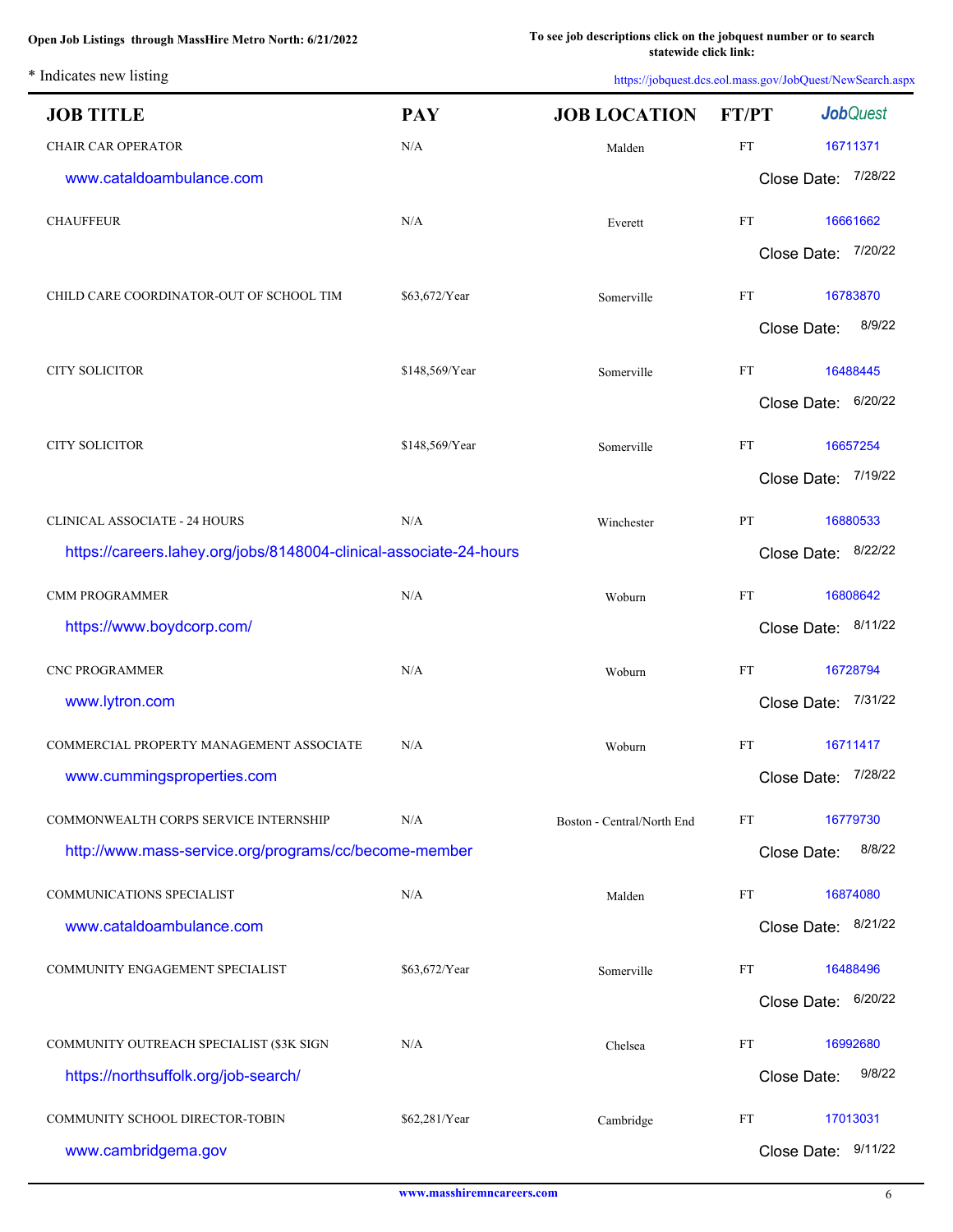\* Indicates new listing

| <b>JOB TITLE</b>                                                                                                                               | <b>PAY</b>    | <b>JOB LOCATION</b>        | FT/PT     | <b>Job</b> Quest       |
|------------------------------------------------------------------------------------------------------------------------------------------------|---------------|----------------------------|-----------|------------------------|
| COMMUNITY SCHOOL PROGRAM DIRECTOR                                                                                                              | \$52,438/Year | Cambridge                  | <b>FT</b> | 17013038               |
| www.cambridgema.gov                                                                                                                            |               |                            |           | Close Date: 9/11/22    |
| COMPONENTS DESIGNER-SOLIDWORKS                                                                                                                 | N/A           | Woburn                     | FT        | 16885264               |
|                                                                                                                                                |               |                            |           | Close Date: 8/23/22    |
| <b>CONTRACTS MANAGER</b>                                                                                                                       | N/A           | Chelsea                    | FT        | 16992330               |
| https://northsuffolk.org/job-search/                                                                                                           |               |                            |           | 9/8/22<br>Close Date:  |
| <b>CROSSING GUARDS</b>                                                                                                                         | N/A           | Somerville                 | PT        | 16337049               |
|                                                                                                                                                |               |                            |           | 6/25/22<br>Close Date: |
| <b>CUSTOMER SOLUTIONS REP</b>                                                                                                                  | N/A           | Woburn                     | FT        | 16728793               |
| https://www.boydcorp.com/                                                                                                                      |               |                            |           | Close Date:<br>7/31/22 |
| DEAF OUTREACH SPECIALIST - ASL                                                                                                                 | N/A           | Chelsea                    | <b>FT</b> | 16992653               |
| https://northsuffolk.org/job-search/                                                                                                           |               |                            |           | 9/8/22<br>Close Date:  |
| <b>DELIVERY DRIVER</b>                                                                                                                         | N/A           | Chelsea                    | <b>FT</b> | 16992112               |
| https://app.joinhomebase.com/loc/wcl-chelsea-llc/job/delivery-driver                                                                           |               |                            |           | 9/8/22<br>Close Date:  |
| DELIVERY STATION TEAM MEMBER                                                                                                                   | N/A           | Wilmington                 | <b>FT</b> | 16693193               |
| https://www.amazondelivers.jobs/                                                                                                               |               |                            |           | 7/25/22<br>Close Date: |
| DELIVERY STATION WAREHOUSE ASSOCIATE                                                                                                           | N/A           | Revere                     | FT        | 16733210               |
| https://hiring.amazon.com/locations/boston-jobs?cmpid=COCGCO2452H6#/                                                                           |               |                            |           | 8/1/22<br>Close Date:  |
| DEMAND GENERATION AND MARKETING CONTENT                                                                                                        | N/A           | Wakefield                  | FT        | 16666317               |
| https://tuvsudamerica.applytojob.com/apply/0CqcamLihU/Demand-Generation-<br>nd-Marketing-Content-Manager-Business-Assurance?source=Rick+Dudycz |               |                            |           | Close Date: 7/21/22    |
| DIALYSIS PATIENT CARE TECH                                                                                                                     | N/A           | Stoneham                   | FT        | 16774515               |
| www.freniuskidneycare.com                                                                                                                      |               |                            |           | 8/7/22<br>Close Date:  |
| DIE CUTTER OPERATOR                                                                                                                            | \$24/Hour     | Wilmington                 | FT        | 16984282               |
| www.kirkwoodprinting.com                                                                                                                       |               |                            |           | 9/7/22<br>Close Date:  |
| DIETARY SERVICE WORKER                                                                                                                         | \$33,564/Year | Chelsea                    | FT        | 16711388               |
|                                                                                                                                                |               |                            |           | 7/28/22<br>Close Date: |
| DIGITAL PROJECT MANAGER                                                                                                                        | \$90,000/Year | Boston - Central/North End | FT        | 16529301               |
| http://www.mos.org                                                                                                                             |               |                            |           | 6/27/22<br>Close Date: |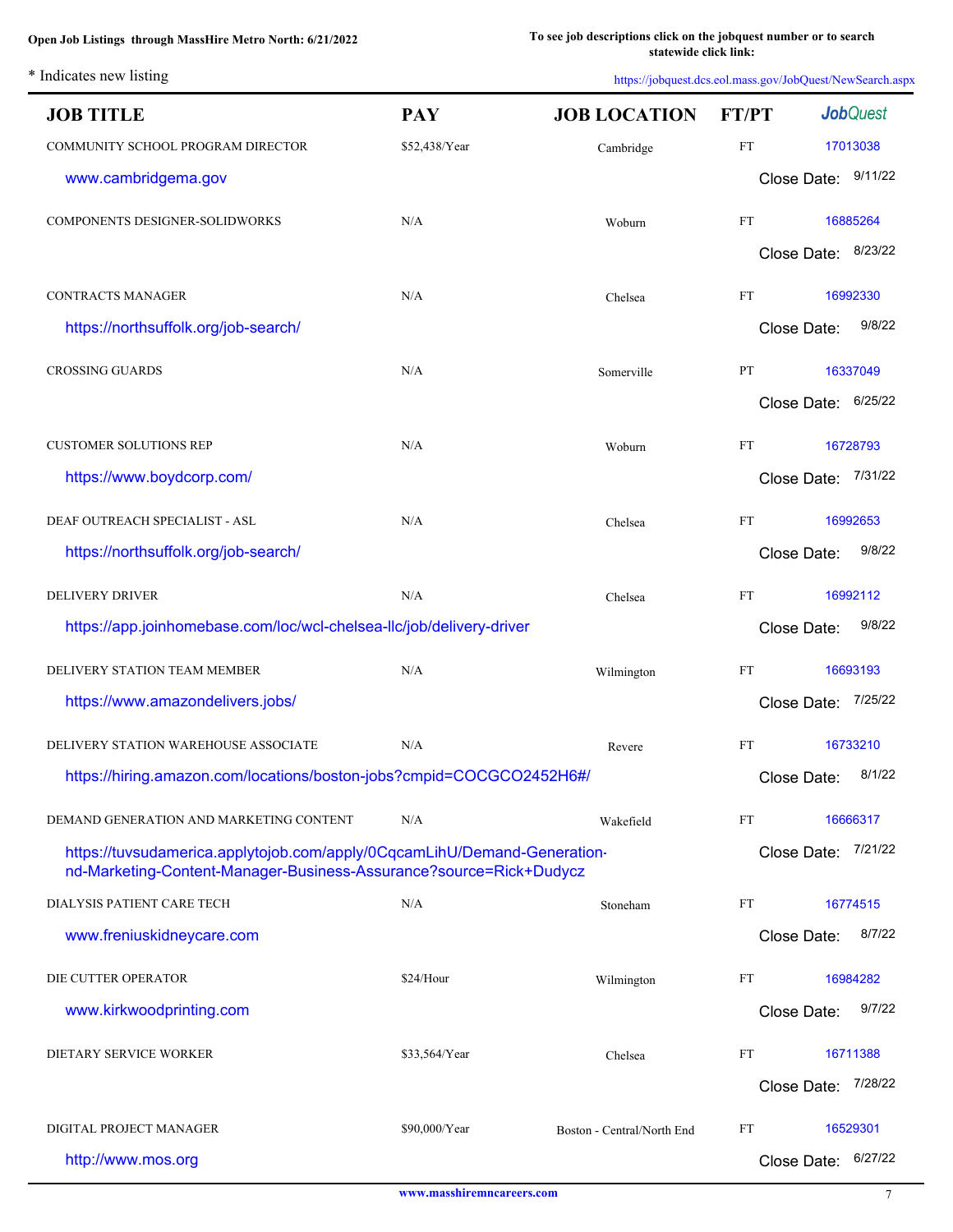| <b>JOB TITLE</b>                                                                                                | <b>PAY</b>     | <b>JOB LOCATION</b> | FT/PT     | <b>Job</b> Quest       |
|-----------------------------------------------------------------------------------------------------------------|----------------|---------------------|-----------|------------------------|
| DILBOY STADIUM LABORER                                                                                          | \$17/Hour      | Somerville          | PT        | 16657245               |
|                                                                                                                 |                |                     |           | Close Date: 7/19/22    |
| <b>DINING ROOM SERVERS</b>                                                                                      | \$15/Hour      | Woburn              | <b>FT</b> | 16650909               |
| http://www.benchmarkseniorliving.com/senior-living/ma/woburn/benchmark-ser<br>r-living-at-woburn/               |                |                     |           | Close Date: 7/18/22    |
| DIRECT SUPPORT PROFESSIONAL                                                                                     | N/A            | Woburn              | PT        | 16623584               |
| https://www.indeed.com/q-nexus-inc-l-woburn-MA-jobs.html?<br>vjk=ca3df88292bddd52                               |                |                     |           | 7/13/22<br>Close Date: |
| DIRECT SUPPORT PROFESSIONAL                                                                                     | N/A            | Chelsea             | <b>FT</b> | 16992355               |
| https://northsuffolk.org/job-search/                                                                            |                |                     |           | 9/8/22<br>Close Date:  |
| DIRECTOR OF FINANCE & ADMINISTRATION                                                                            | \$95,508/Year  | Somerville          | <b>FT</b> | 16488512               |
|                                                                                                                 |                |                     |           | 6/20/22<br>Close Date: |
| DIRECTOR OF OPERATIONS                                                                                          | \$84,897/Year  | Somerville          | <b>FT</b> | 16488447               |
|                                                                                                                 |                |                     |           | 6/20/22<br>Close Date: |
| DIRECTOR OF PARKS AND RECREATION                                                                                | \$116,753/Year | Somerville          | <b>FT</b> | 16488460               |
|                                                                                                                 |                |                     |           | 6/20/22<br>Close Date: |
| DIRECTOR OF SOMERSTAT                                                                                           | \$116,733/Year | Somerville          | FT        | 16488473               |
|                                                                                                                 |                |                     |           | 6/20/22<br>Close Date: |
|                                                                                                                 |                |                     |           |                        |
| <b>DISHWASHER</b>                                                                                               | N/A            | Reading             | FT        | 16570461               |
| www.longhornsteakhouse.com                                                                                      |                |                     |           | 7/4/22<br>Close Date:  |
| <b>DISHWASHER</b>                                                                                               | \$15/Hour      | Woburn              | FT        | 16650907               |
| http://www.benchmarkseniorliving.com/senior-living/ma/woburn/benchmark-ser<br>r-living-at-woburn/               |                |                     |           | Close Date: 7/18/22    |
| <b>DISHWASHER</b>                                                                                               | \$18/Hour      | Woburn              | FT        | 16666627               |
| https://careers.wholefoodsmarket.com/stores/global/en/job/Req-20220302717/<br>epared-Foods-Dishwasher-Full-Time |                |                     |           | Close Date: 7/21/22    |
| ELECTRONICS REPAIR - CELL PHONE                                                                                 | N/A            | Burlington          | FT        | 16779665               |
| https://careers.asurion.com/job/15334556/retail-associate-electronics-repair-bu<br>ngton-ma/                    |                |                     |           | 8/8/22<br>Close Date:  |
| ELECTRONICS REPAIR - CELL PHONE                                                                                 | N/A            | Cambridge           | FT        | 16779670               |
| https://careers.asurion.com/job/15334557/retail-associate-electronics-repair-ca<br>mbridge-ma/                  |                |                     |           | 8/8/22<br>Close Date:  |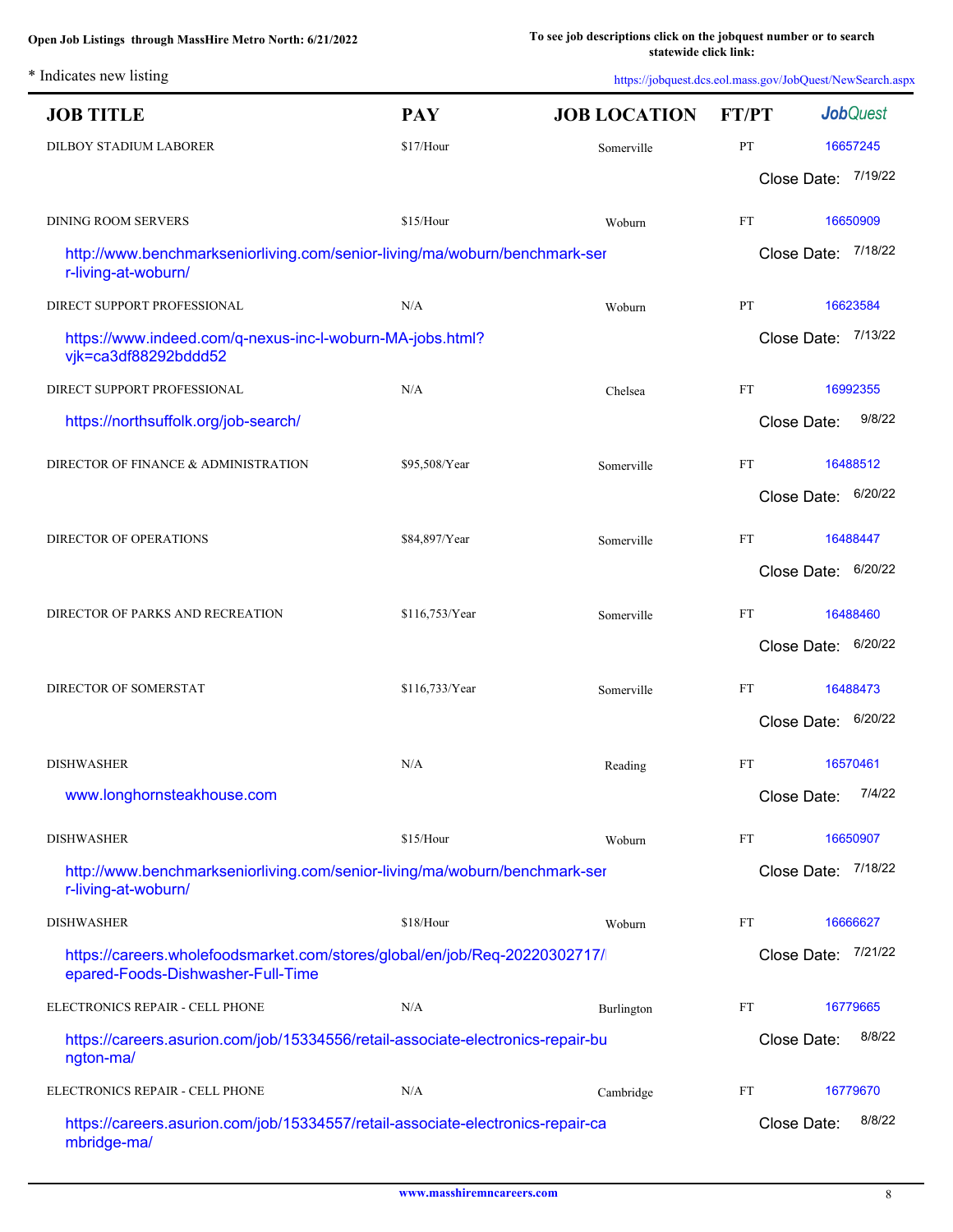L.

| <b>JOB TITLE</b><br>EMERGING TEXTILE TECHNOLOGY SPECIALIST                                                                       | <b>PAY</b><br>N/A | <b>JOB LOCATION</b><br>Cambridge | <b>FT/PT</b><br>FT | <b>Job</b> Quest<br>16620429 |
|----------------------------------------------------------------------------------------------------------------------------------|-------------------|----------------------------------|--------------------|------------------------------|
| https://affoa.org/about/careers/                                                                                                 |                   |                                  | Close Date:        | 7/12/22                      |
| <b>EMPLOYMENT &amp; TRAINING SUPERVISOR</b>                                                                                      | \$21/Hour         | Somerville                       | <b>FT</b>          | 16992829                     |
| www.viability.org                                                                                                                |                   |                                  | Close Date:        | 9/8/22                       |
| <b>EMT DAY TRAINING PROGRAM</b>                                                                                                  | N/A               | Malden                           | PT                 | 16841822                     |
| www.cataldoambulance.com                                                                                                         |                   |                                  |                    | Close Date: 8/17/22          |
| EMT EVENING TRAINING PROGRAM                                                                                                     | N/A               | Malden                           | PT                 | 16841827                     |
| www.cataldoambulance.com                                                                                                         |                   |                                  |                    | Close Date: 8/17/22          |
| EMT TRAINING-FREESTYLE-OWN PACE                                                                                                  | N/A               | Malden                           | <b>PT</b>          | 16841840                     |
| www.cataldoambulance.com                                                                                                         |                   |                                  |                    | Close Date: 8/17/22          |
| <b>ENGINEERING MANAGER</b>                                                                                                       | \$35,248/Year     | Chelsea                          | <b>FT</b>          | 16711397                     |
|                                                                                                                                  |                   |                                  |                    | Close Date: 7/28/22          |
| ENTRY LEVEL AUTOMOTIVE TECHNICIAN                                                                                                | \$18/Hour         | Everett                          | <b>FT</b>          | 16974154                     |
| https://jobs.vioc.com/                                                                                                           |                   |                                  | Close Date:        | 9/6/22                       |
| ENTRY LEVEL AUTOMOTIVE TECHNICIAN                                                                                                | \$18/Hour         | North Reading                    | <b>FT</b>          | 16974156                     |
| https://jobs.vioc.com/                                                                                                           |                   |                                  | Close Date:        | 9/6/22                       |
| EQUIPMENT MAINTENANCE TECHINICIAN                                                                                                | N/A               | Stoneham                         | FT                 | 16661829                     |
| www.freniuskidneycare.com                                                                                                        |                   |                                  | Close Date:        | 7/20/22                      |
| <b>E-TEXTILE EVALUATION MANAGER</b>                                                                                              | N/A               | Cambridge                        | FT                 | 16783878                     |
| https://affoa.org/about/careers/                                                                                                 |                   |                                  | Close Date:        | 8/9/22                       |
| E-TEXTILE SYSTEM DESIGNER                                                                                                        | N/A               | Cambridge                        | FT                 | 16620418                     |
| https://affoa.org/about/careers/                                                                                                 |                   |                                  |                    | Close Date: 7/12/22          |
| EXHIBIT CABINET MAKER/WOODWORKER                                                                                                 | \$24/Hour         | Boston - Central/North End       | FT                 | 16884987                     |
| http://www.mos.org                                                                                                               |                   |                                  |                    | Close Date: 8/23/22          |
| EXPERIENCED CARPENTER                                                                                                            | N/A               | Woburn                           | FT                 | 16546240                     |
| fieldhiring@cummings.com                                                                                                         |                   |                                  |                    | Close Date: 6/30/22          |
| FACILITATOR FOR VETERANS (PART TIME)                                                                                             | N/A               | Woburn                           | PT                 | 16656710                     |
| https://careers-sercona.icims.com/jobs/51118/obtt-facilitator-<br>%28part-time%29-middlesex-worcester-county%2c-boston%2c-ma/job |                   |                                  |                    | Close Date: 7/19/22          |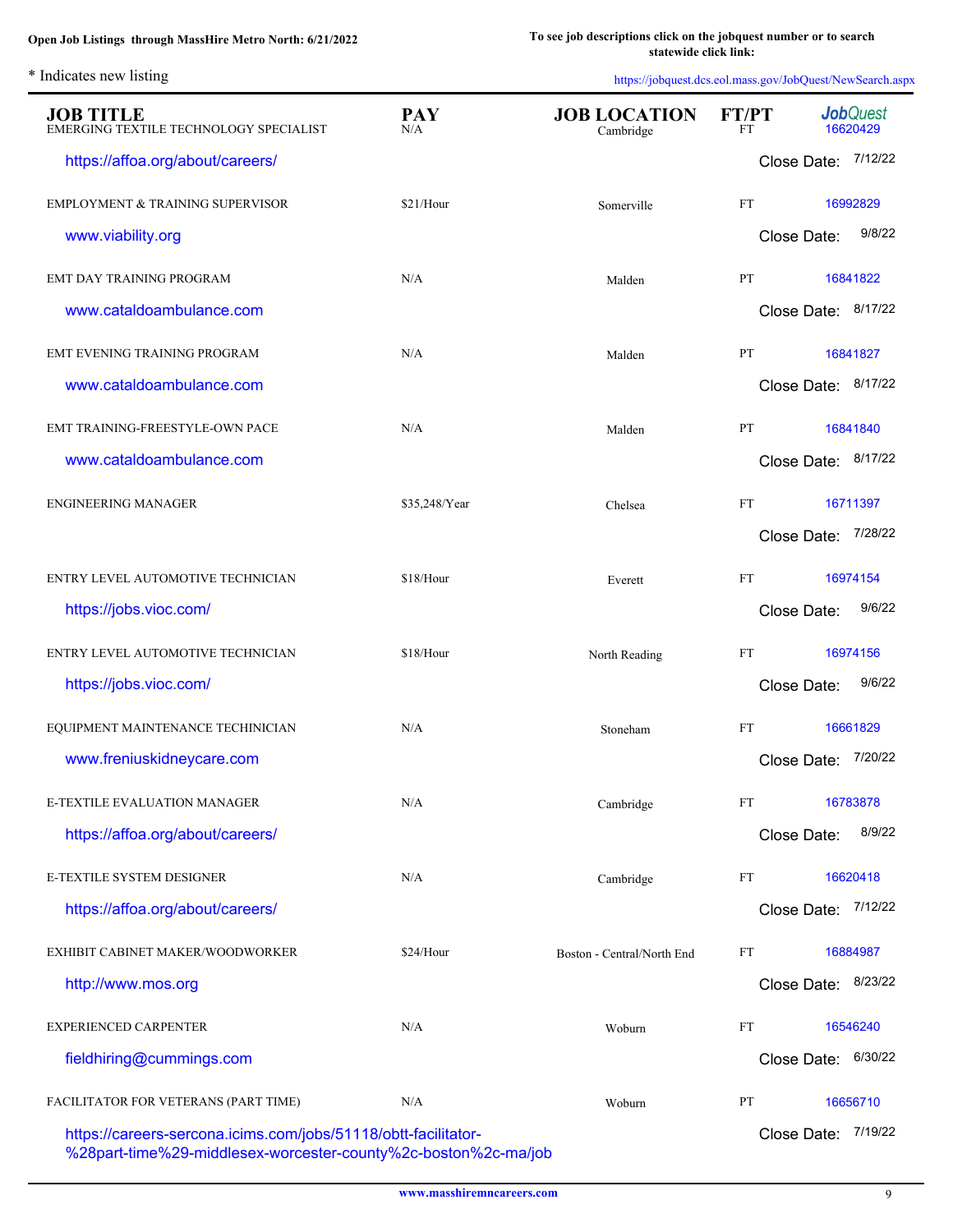| <b>JOB TITLE</b><br><b>FEEDER OPERATOR</b>                   | <b>PAY</b><br>\$19/Hour | <b>JOB LOCATION</b><br>Wilmington | FT/PT<br>FT                | <b>Job</b> Quest<br>16984269 |
|--------------------------------------------------------------|-------------------------|-----------------------------------|----------------------------|------------------------------|
| www.kirkwoodprinting.com                                     |                         |                                   |                            | 9/7/22<br>Close Date:        |
| * FIELD APPLICATION ENGINEER-BAY AREA                        | N/A                     | Woburn                            | $\mathop{\rm FT}\nolimits$ | 17073617                     |
| http://www.chomerics.com                                     |                         |                                   |                            | Close Date: 9/15/22          |
| FIELD MARKETING REP                                          | \$20/Hour               | Medford                           | FT                         | 16912699                     |
|                                                              |                         |                                   |                            | Close Date: 8/29/22          |
| FLOOR INSTALLER-APPRENTICE                                   | \$18/Hour               | Wakefield                         | $\mathop{\rm FT}\nolimits$ | 17054685                     |
|                                                              |                         |                                   |                            | Close Date: 9/13/22          |
| FLOORING INSTALLER-MECHANIC                                  | \$28/Hour               | Wakefield                         | $\mathop{\rm FT}\nolimits$ | 17054698                     |
|                                                              |                         |                                   |                            | Close Date: 9/13/22          |
| FOLDER OPERATOR                                              | \$17/Hour               | Wilmington                        | $\mathop{\rm FT}\nolimits$ | 16984260                     |
| www.kirkwoodprinting.com                                     |                         |                                   |                            | 9/7/22<br>Close Date:        |
| FOOD ACCESS COORDINATOR & MARKET MGR                         | \$63,672/Year           | Somerville                        | FT                         | 16657238                     |
|                                                              |                         |                                   |                            | Close Date: 7/19/22          |
| <b>FOOD SERVICE WORKER</b>                                   | \$16/Hour               | Revere                            | PT                         | 16484229                     |
|                                                              |                         |                                   |                            | Close Date: 6/19/22          |
| FT IN-STORE CLERK                                            | \$14/Hour               | Malden                            | FT                         | 16484401                     |
| www.bostonlaundryinc.com                                     |                         |                                   |                            | Close Date: 6/19/22          |
| FT TRUCK DRIVER                                              | \$18/Hour               | Woburn                            | FT                         | 16693455                     |
| www.lightningXpress.com                                      |                         |                                   |                            | 7/25/22<br>Close Date:       |
| * FULL STACK WEB DEVELOPER                                   | N/A                     | Central Boston                    | FT                         | 17073011                     |
| www.ihi.org                                                  |                         |                                   |                            | Close Date: 9/15/22          |
| FULL TIME FOOD SERVICE WORKER                                | N/A                     | Wakefield                         | FT                         | 16711344                     |
| https://wakefieldpublicschools.tedk12.com/hire/ViewJob.aspx? |                         |                                   |                            | 7/28/22<br>Close Date:       |
| FULL TIME FOOD SERVICE WORKER                                | \$16/Hour               | Wakefield                         | FT                         | 16711436                     |
| http: www.wakefieldpublicschools.org                         |                         |                                   |                            | 7/28/22<br>Close Date:       |
| <b>GENERAL LABORER</b>                                       | N/A                     | Woburn                            | FT                         | 16546244                     |
| fieldhiring@cummings.com                                     |                         |                                   |                            | 6/30/22<br>Close Date:       |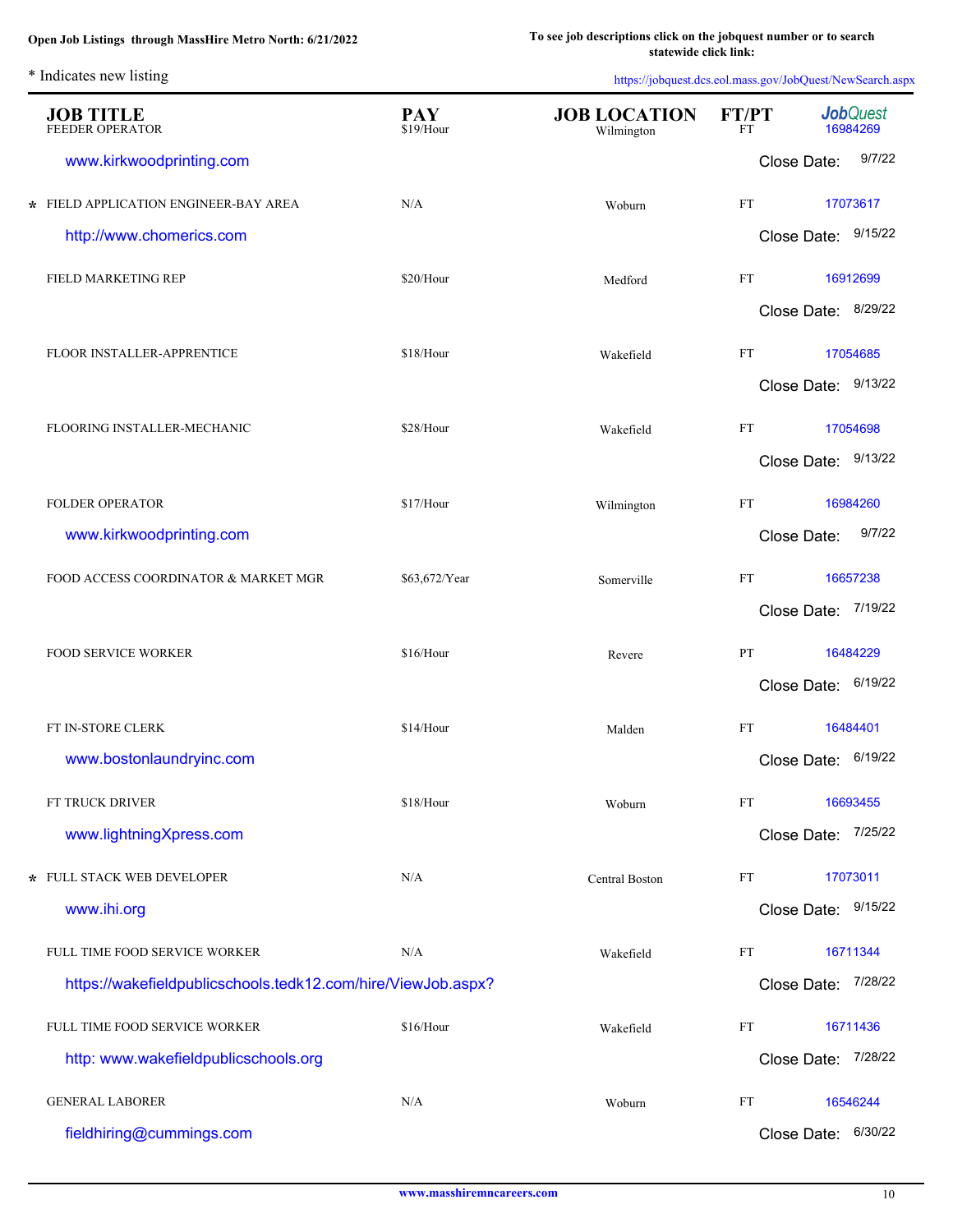| <b>JOB TITLE</b><br><b>GENERAL MANAGER</b>                                                     | <b>PAY</b><br>N/A | <b>JOB LOCATION</b><br>Everett | FT/PT<br><b>FT</b> | <b>Job</b> Quest<br>16661639 |          |
|------------------------------------------------------------------------------------------------|-------------------|--------------------------------|--------------------|------------------------------|----------|
|                                                                                                |                   |                                |                    | Close Date: 7/20/22          |          |
| <b>GERIATRIC SOCIAL WORKER</b>                                                                 | \$63,672/Year     | Somerville                     | FT                 |                              | 16488378 |
|                                                                                                |                   |                                |                    | Close Date: 6/20/22          |          |
| <b>GERIATRIC SOCIAL WORKER</b>                                                                 | \$63,672/Year     | Somerville                     | FT                 |                              | 16880047 |
|                                                                                                |                   |                                |                    | Close Date: 8/22/22          |          |
| <b>GROCERY FRESH ASSOCIATE</b>                                                                 | \$16/Hour         | Everett                        | PT                 |                              | 16562819 |
| https://hiring.amazon.com/app#/jobDetail?<br>jobId=JOB-US-0000003791&locale=en-US&fromVanity=1 |                   |                                |                    | Close Date:                  | 7/3/22   |
| <b>GUEST SERVICE AGENT</b>                                                                     | N/A               | Somerville                     | <b>FT</b>          |                              | 16946684 |
|                                                                                                |                   |                                |                    | Close Date:                  | 9/1/22   |
| <b>GUEST SERVICE AGENT</b>                                                                     | N/A               | Revere                         | FT                 |                              | 16946708 |
|                                                                                                |                   |                                |                    | Close Date:                  | 9/1/22   |
| HAND FEEDER-PUZZLE PRESS                                                                       | N/A               | Wilmington                     | FT                 |                              | 16984252 |
| www.kirkwoodprinting.com                                                                       |                   |                                |                    | Close Date:                  | 9/7/22   |
| HEALTH SERVICES CARE MANAGER                                                                   | \$22/Hour         | Malden                         | <b>FT</b>          |                              | 16536548 |
| mves.org                                                                                       |                   |                                |                    | Close Date:                  | 6/29/22  |
| HOME HEALTH AIDE / HOMEMAKERS                                                                  | $\rm N/A$         | Arlington                      | <b>FT</b>          |                              | 16841813 |
| www.interimhealthcare.com/lexingtonma/home                                                     |                   |                                |                    | Close Date: 8/17/22          |          |
| HOME HEALTH AIDE / HOMEMAKERS                                                                  | N/A               | Burlington                     | FT                 |                              | 16841814 |
| www.interimhealthcare.com/lexingtonma/home                                                     |                   |                                |                    | Close Date: 8/17/22          |          |
| HOME HEALTH AIDE / HOMEMAKERS                                                                  | N/A               | Woburn                         | FT                 |                              | 16841815 |
| www.interimhealthcare.com/lexingtonma/home                                                     |                   |                                |                    | Close Date: 8/17/22          |          |
| <b>HOST</b>                                                                                    | N/A               | Reading                        | FT                 |                              | 16570449 |
| www.longhornsteakhouse.com                                                                     |                   |                                |                    | Close Date:                  | 7/4/22   |
| HOUSING CASE MANAGER-LANDLORD OUTREACH                                                         | \$63,672/Year     | Somerville                     | FT                 |                              | 16532421 |
|                                                                                                |                   |                                |                    | Close Date: 6/28/22          |          |
| HOUSING COORDINATOR (\$3K SIGN ON BONUS)                                                       | N/A               | Chelsea                        | FT                 |                              | 16992575 |
| https://northsuffolk.org/job-search/                                                           |                   |                                |                    | Close Date:                  | 9/8/22   |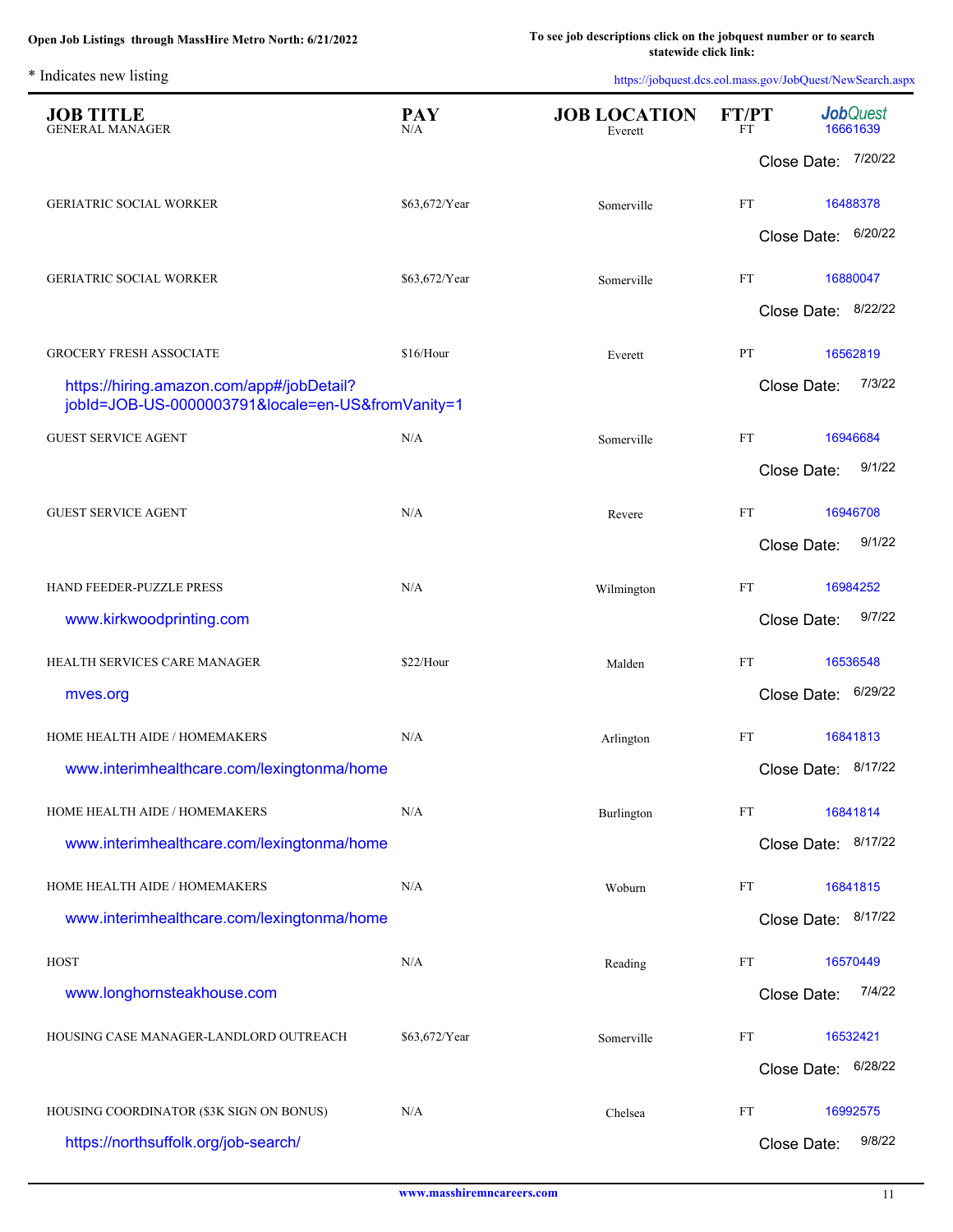L.

| <b>JOB TITLE</b><br>HOUSING PARALEGAL                                                          | <b>PAY</b><br>\$63,672/Year | <b>JOB LOCATION</b><br>Somerville | FT/PT<br>FT | <b>Job</b> Quest<br>16532474 |                     |
|------------------------------------------------------------------------------------------------|-----------------------------|-----------------------------------|-------------|------------------------------|---------------------|
|                                                                                                |                             |                                   |             |                              | Close Date: 6/28/22 |
| HOUSING PARALEGAL                                                                              | N/A                         | Somerville                        | FT          |                              | 16699498            |
|                                                                                                |                             |                                   |             | Close Date:                  | 7/26/22             |
| HR COORDINATOR                                                                                 | \$27/Hour                   | Chelsea                           | FT          |                              | 16992081            |
| https://app.joinhomebase.com/loc/wcl-chelsea-llc/job/hr-coordinator                            |                             |                                   |             | Close Date:                  | 9/8/22              |
| HUMAN RESOURCES ASSISTANT                                                                      | \$61,047/Year               | Chelsea                           | FT          |                              | 16711395            |
|                                                                                                |                             |                                   |             |                              | Close Date: 7/28/22 |
| INCLUSIONARY HOUSING PROGRAM MANAGER                                                           | \$79,591/Year               | Somerville                        | FT          |                              | 16657263            |
|                                                                                                |                             |                                   |             |                              | Close Date: 7/19/22 |
| INDUSTRIAL HYGIENIST/PROJECT MONITOR/ASB                                                       | N/A                         | Stoneham                          | FT          |                              | 16584628            |
|                                                                                                |                             |                                   |             | Close Date:                  | 7/6/22              |
| * INFANT - PRESCHOOL TEACHER                                                                   | N/A                         | Winchester                        | FT          |                              | 17073663            |
| https://creativecornerschool.com/careers-1                                                     |                             |                                   |             |                              | Close Date: 9/15/22 |
| INSPECTOR/ASSEMBLER                                                                            | N/A                         | Wilmington                        | FT          |                              | 16827998            |
|                                                                                                |                             |                                   |             |                              | Close Date: 8/15/22 |
| <b>INSTRUCTOR FOR ESOL</b>                                                                     | \$21/Hour                   | Revere                            | PT          |                              | 17016947            |
|                                                                                                |                             |                                   |             |                              | Close Date: 9/12/22 |
| <b>INSTRUCTOR HISET/GED</b>                                                                    | \$26/Hour                   | Revere                            | PT          |                              | 17016940            |
|                                                                                                |                             |                                   |             |                              | Close Date: 9/12/22 |
| IT PROJECT MANAGER                                                                             | \$90,203/Year               | Somerville                        | FT          |                              | 16880073            |
|                                                                                                |                             |                                   |             |                              | Close Date: 8/22/22 |
| LABORATORY TECHNOLOGIST                                                                        | N/A                         | Cambridge                         | FT          |                              | 16799403            |
| http://www.ultivue.com/                                                                        |                             |                                   |             |                              | Close Date: 8/10/22 |
| LAUNDRY TEAM MEMBER                                                                            | \$15/Hour                   | Chelsea                           | FT          |                              | 16992131            |
| https://app.joinhomebase.com/loc/wcl-chelsea-llc/job/laundry-team-member-<br>-friday-to-sunday |                             |                                   |             | Close Date:                  | 9/8/22              |
| <b>LEAD PLUMBER</b>                                                                            | \$28/Hour                   | Boston - East Boston              | FT          |                              | 16706412            |
|                                                                                                |                             |                                   |             |                              | Close Date: 7/27/22 |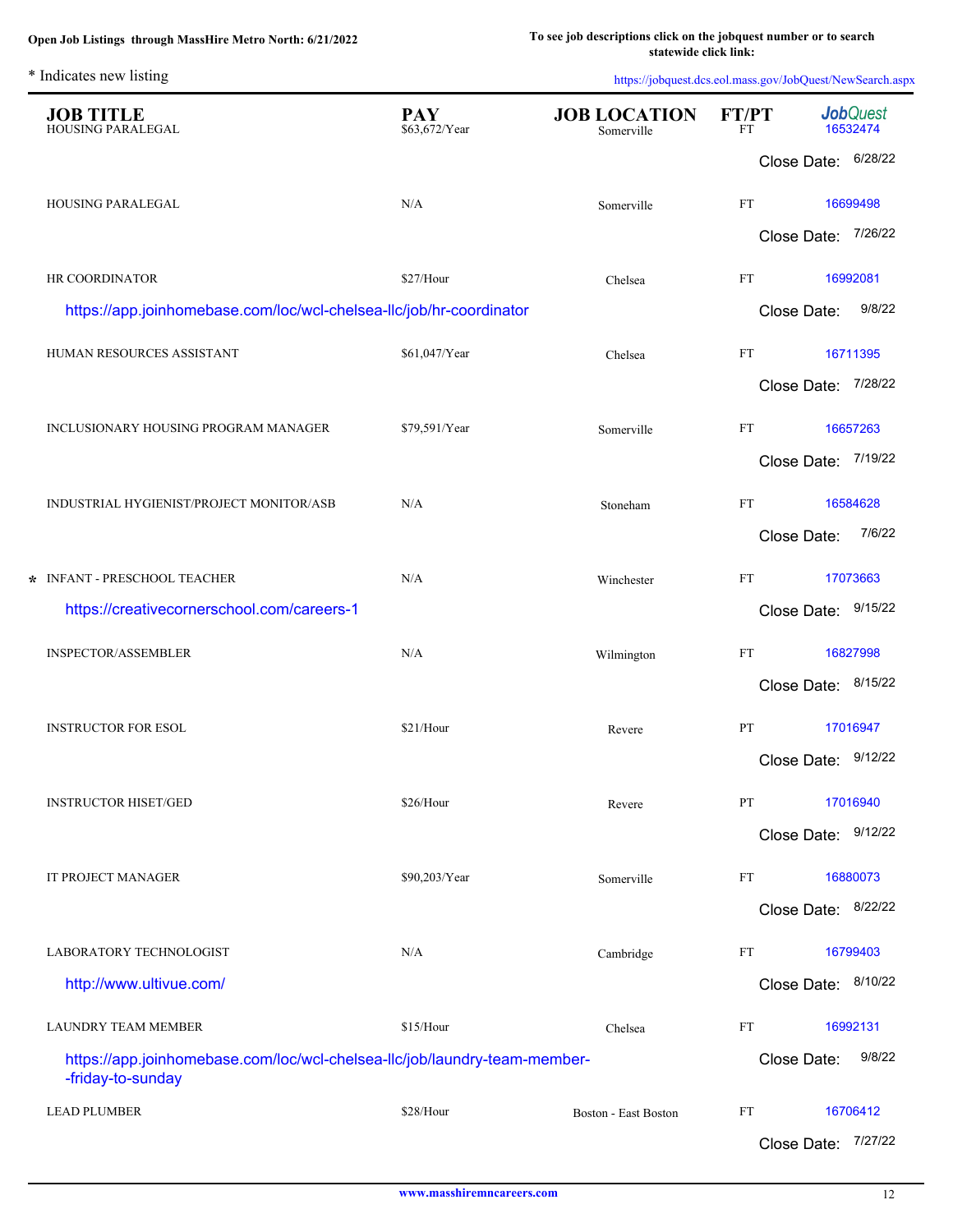\* Indicates new listing

| ÷ | <b>JOB TITLE</b><br>LEAD PRE-SCHOOL TEACHER                                                                    | <b>PAY</b><br>N/A | <b>JOB LOCATION</b><br>Woburn | <b>FT/PT</b><br>PT         |                     | <b>Job</b> Quest<br>17073556 |
|---|----------------------------------------------------------------------------------------------------------------|-------------------|-------------------------------|----------------------------|---------------------|------------------------------|
|   | www.mymontessoriofwoburn.com                                                                                   |                   |                               |                            | Close Date: 9/15/22 |                              |
|   | <b>LEAD PRESSMAN-OFFSET</b>                                                                                    | \$24/Hour         | Wilmington                    | FT                         |                     | 16984107                     |
|   | www.kirkwoodprinting.com                                                                                       |                   |                               |                            | Close Date:         | 9/7/22                       |
|   | * LEAD TEACHER                                                                                                 | N/A               | Woburn                        | FT                         |                     | 17073558                     |
|   | www.mymontessoriofwoburn.com                                                                                   |                   |                               |                            | Close Date: 9/15/22 |                              |
|   | <b>LEASING ASSOCIATE</b>                                                                                       | N/A               | Woburn                        | <b>FT</b>                  |                     | 16946597                     |
|   | www.cummingsproperties.com                                                                                     |                   |                               |                            | Close Date:         | 9/1/22                       |
|   | LEASING SPECIALIST HANSCOM FAMILYHOUSING                                                                       | N/A               | Bedford                       | <b>FT</b>                  |                     | 16546222                     |
|   | https://recruiting2.ultipro.com/HUN1008HCBB/JobBoard/a501bac4-eef8-405b-<br>9d-022e29a6b358/OpportunityDetail? |                   |                               |                            | Close Date: 6/30/22 |                              |
|   | <b>LICENSED PLUMBER</b>                                                                                        | \$95,000/Year     | <b>Boston - East Boston</b>   | FT                         |                     | 16706419                     |
|   |                                                                                                                |                   |                               |                            | Close Date: 7/27/22 |                              |
|   | LICENSED PRACTICAL NURSE                                                                                       | N/A               | Burlington                    | FT                         |                     | 16992619                     |
|   | https://northsuffolk.org/job-search/                                                                           |                   |                               |                            | Close Date:         | 9/8/22                       |
|   | <b>LIFEGUARD</b>                                                                                               | \$25/Hour         | Somerville                    | PT                         |                     | 16880022                     |
|   |                                                                                                                |                   |                               |                            | Close Date:         | 8/22/22                      |
|   | <b>LINE COOK</b>                                                                                               | N/A               | Reading                       | <b>FT</b>                  |                     | 16570448                     |
|   | www.longhornsteakhouse.com                                                                                     |                   |                               |                            | Close Date:         | 7/4/22                       |
|   | MA LEVEL CLINICIAN - AFTER SCHOOL PROGRA                                                                       | N/A               | Chelsea                       | FT                         |                     | 16992636                     |
|   | https://northsuffolk.org/job-search/                                                                           |                   |                               |                            | Close Date:         | 9/8/22                       |
|   | <b>MACHINE OPERATOR</b>                                                                                        | \$19/Hour         | Medford                       | <b>FT</b>                  |                     | 16741455                     |
|   | https://monogramfoods.com/                                                                                     |                   |                               |                            | Close Date:         | 8/2/22                       |
|   | * MAINTANENCE TECH                                                                                             | \$28/Hour         | Wilmington                    | $\mathop{\rm FT}\nolimits$ |                     | 17063982                     |
|   | www.ibcadvancedalloys.com                                                                                      |                   |                               |                            | Close Date: 9/14/22 |                              |
|   | MAINTENANCE ENGINEER                                                                                           | N/A               | Somerville                    | FT                         |                     | 16928020                     |
|   |                                                                                                                |                   |                               |                            | Close Date: 8/31/22 |                              |
|   | MAINTENANCE MECHANIC                                                                                           | N/A               | Woburn                        | FT                         |                     | 16650828                     |
|   | http://www.chomerics.com                                                                                       |                   |                               |                            | Close Date: 7/18/22 |                              |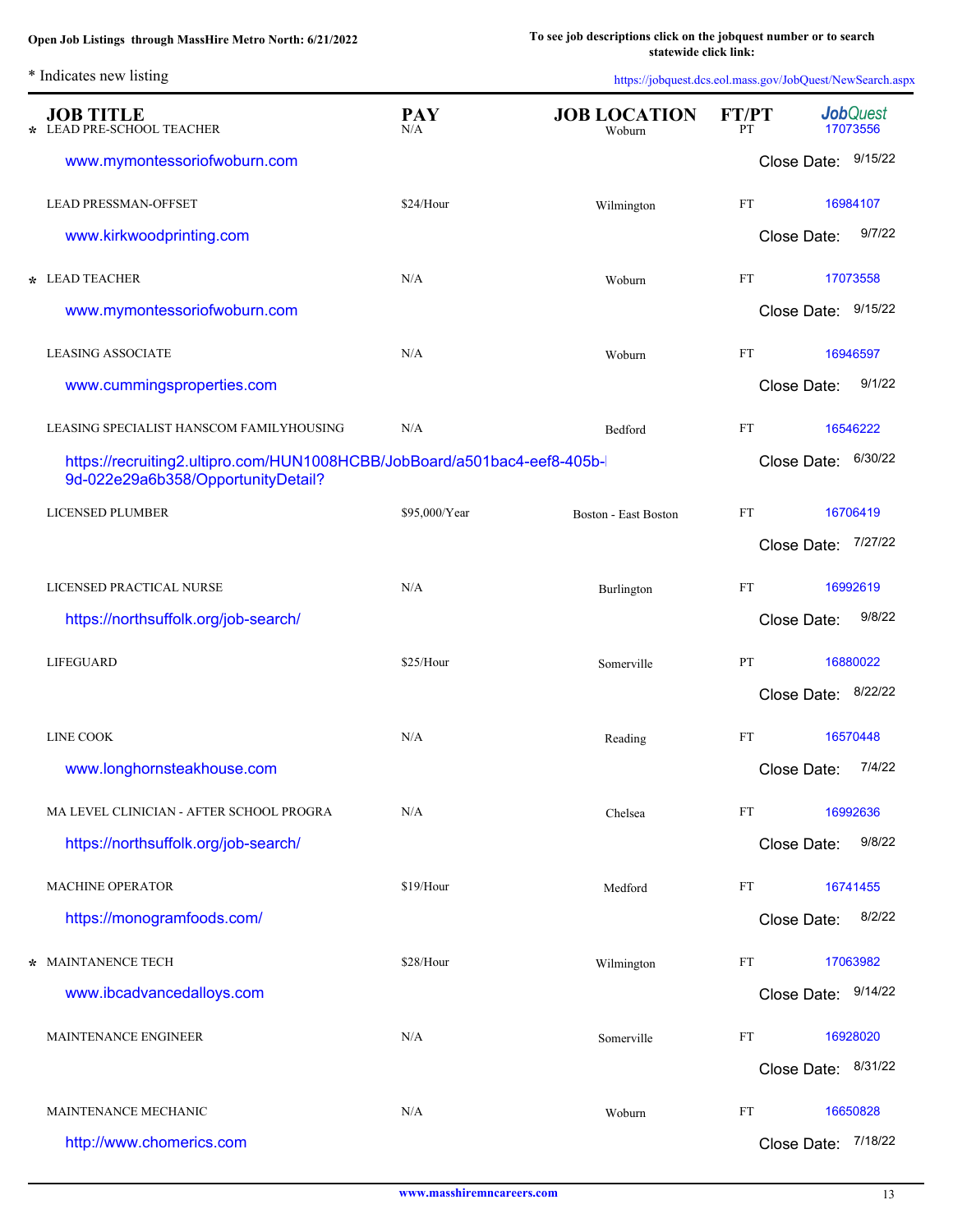| <b>JOB TITLE</b><br>MAINTENANCE TECHNICIAN                                    | <b>PAY</b><br>\$28/Hour | <b>JOB LOCATION</b><br>Wilmington | <b>FT/PT</b><br><b>FT</b>  | <b>Job</b> Quest<br>16499968 |
|-------------------------------------------------------------------------------|-------------------------|-----------------------------------|----------------------------|------------------------------|
|                                                                               |                         |                                   |                            | Close Date: 6/22/22          |
| MAINTENANCE TECHNICIAN                                                        | \$28/Hour               | Wilmington                        | <b>FT</b>                  | 16499987                     |
|                                                                               |                         |                                   |                            | Close Date: 6/22/22          |
| MAINTENANCE TECHNICIAN                                                        | \$28/Hour               | Wilmington                        | FT                         | 16499990                     |
|                                                                               |                         |                                   |                            | Close Date: 6/22/22          |
| MAINTENANCE TECHNICIAN                                                        | N/A                     | Cambridge                         | $\mathop{\rm FT}\nolimits$ | 16507298                     |
| https://www.maloneyproperties.com/                                            |                         |                                   |                            | Close Date: 6/23/22          |
| MAINTENANCE TECHNICIAN                                                        | \$22/Hour               | Chelsea                           | <b>FT</b>                  | 16614030                     |
| https://app.joinhomebase.com/loc/wcl-chelsea-llc/job/administrative-assistant |                         |                                   |                            | Close Date: 7/11/22          |
| MAINTENANCE TECHNICIAN                                                        | \$22/Hour               | Chelsea                           | $\mathop{\rm FT}\nolimits$ | 16614051                     |
| https://app.joinhomebase.com/loc/wcl-chelsea-llc/job/administrative-assistant |                         |                                   |                            | Close Date: 7/11/22          |
| MAINTENANCE TECHNICIAN                                                        | \$28/Hour               | Medford                           | FT                         | 16741427                     |
| https://monogramfoods.com/                                                    |                         |                                   |                            | 8/2/22<br>Close Date:        |
| MAINTENANCE TECHNICIAN                                                        | \$28/Hour               | Medford                           | FT                         | 16741435                     |
| https://monogramfoods.com/                                                    |                         |                                   |                            | 8/2/22<br>Close Date:        |
| MANAGER OF WORKFORCE SYSTEMS                                                  | N/A                     | Cambridge                         | FT                         | 16912797                     |
| https://masshiremetronorth.org/about/mnwb-careers/                            |                         |                                   |                            | Close Date: 8/29/22          |
| MANUFACTURING ENGINEERING SUPERVISOR                                          | N/A                     | Woburn                            | FT                         | 16728799                     |
| https://www.boydcorp.com/                                                     |                         |                                   |                            | 7/31/22<br>Close Date:       |
| MANUFACTURING OPERATOR                                                        | N/A                     | Woburn                            | FT                         | 16711382                     |
| www.airliquide.com/careers                                                    |                         |                                   |                            | Close Date: 7/28/22          |
| MANUFACTURING PRODUCTION SUPERVISOR                                           | N/A                     | Woburn                            | FT                         | 16728796                     |
| https://www.boydcorp.com/                                                     |                         |                                   |                            | 7/31/22<br>Close Date:       |
| MARKETING AND COMMUNICATIONS MANAGER                                          | N/A                     | Cambridge                         | FT                         | 16536584                     |
| https://affoa.org/                                                            |                         |                                   |                            | 6/29/22<br>Close Date:       |
| MARKETING COMMUNICATIONS MANAGER                                              | N/A                     | Woburn                            | FT                         | 16755755                     |
| http://www.chomerics.com                                                      |                         |                                   |                            | 8/4/22<br>Close Date:        |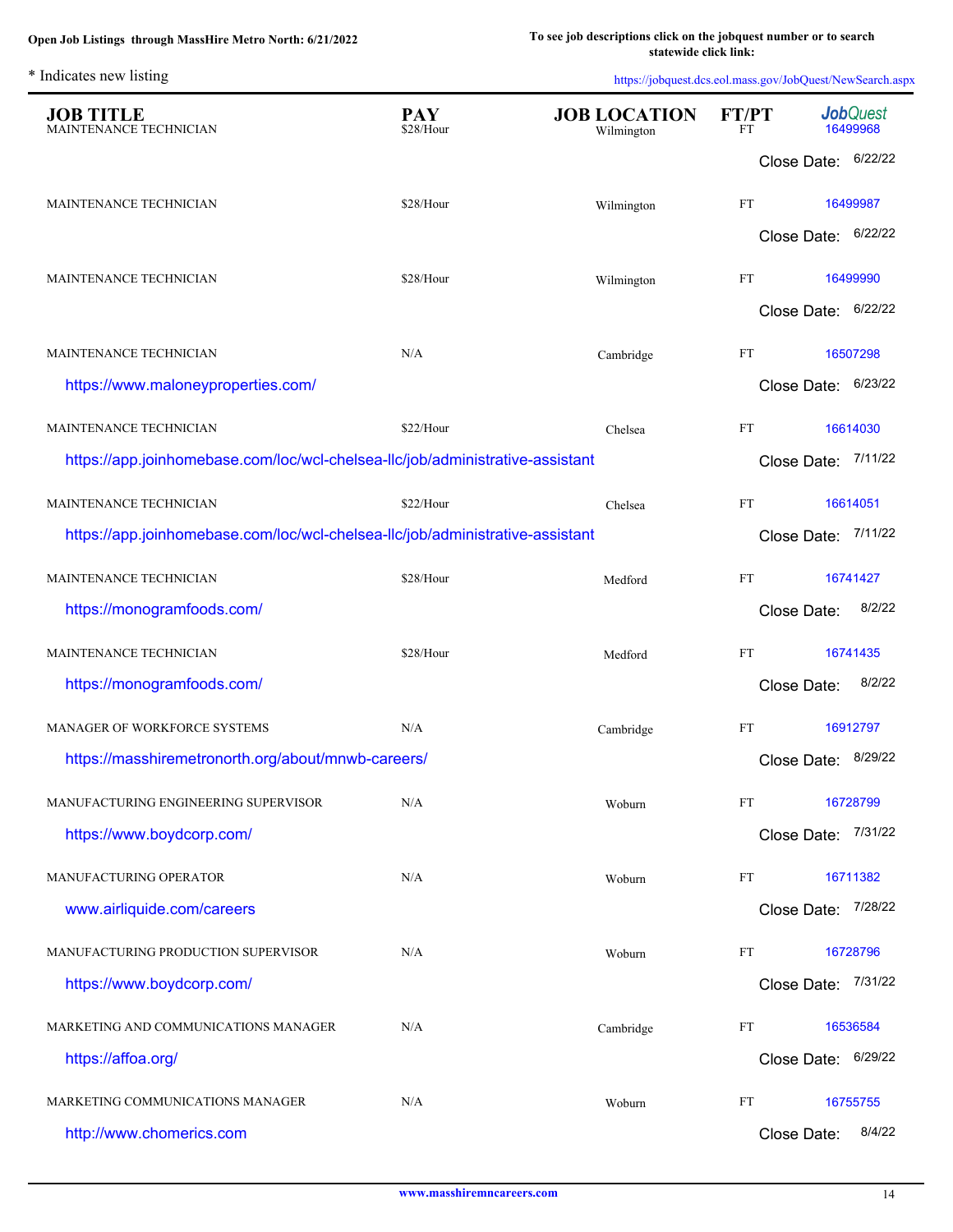| * Indicates new listing                                                              |                   |                                   |             | https://jobquest.dcs.eol.mass.gov/JobQuest/NewSearch.aspx |
|--------------------------------------------------------------------------------------|-------------------|-----------------------------------|-------------|-----------------------------------------------------------|
| <b>JOB TITLE</b><br>MEDICAL TECHNOLOGIST (MT), GENERALIST                            | <b>PAY</b><br>N/A | <b>JOB LOCATION</b><br>Winchester | FT/PT<br>PT | <b>Job</b> Quest<br>16880534                              |
| https://careers.lahey.org/jobs/8149438-medical-technologist-mt-generalist-per-<br>em |                   |                                   |             | Close Date: 8/22/22                                       |
| MEMBER SERVICE REP                                                                   | N/A               | Burlington                        | FT          | 16494065                                                  |
|                                                                                      |                   |                                   |             | Close Date: 6/21/22                                       |
| MOTOR EQUIPMENT MECHANIC III                                                         | \$52,269/Year     | Cambridge                         | FT          | 16711374                                                  |
|                                                                                      |                   |                                   |             | Close Date: 7/28/22                                       |
| MOTOR EQUIPMENT REPAIRMAN                                                            | N/A               | Somerville                        | FT          | 16880063                                                  |
|                                                                                      |                   |                                   |             | 8/22/22<br>Close Date:                                    |
| <b>NIGHT AUDITOR</b>                                                                 | N/A               | Revere                            | PT          | 16946703                                                  |
|                                                                                      |                   |                                   |             | 9/1/22<br>Close Date:                                     |
| NIGHT OPERATIONS AND DOCK MANAGER                                                    | \$18/Hour         | Woburn                            | FT          | 16693467                                                  |
| www.lightningXpress.com                                                              |                   |                                   |             | 7/25/22<br>Close Date:                                    |
| <b>NURSE</b>                                                                         | N/A               | Revere                            | FT          | 16524520                                                  |
|                                                                                      |                   |                                   |             | 6/26/22<br>Close Date:                                    |
| OCCUPANCY SPECIALIST                                                                 | N/A               | Cambridge                         | <b>FT</b>   | 16507330                                                  |
| https://www.maloneyproperties.com/                                                   |                   |                                   |             | 6/23/22<br>Close Date:                                    |
| OFFICE ADMINISTRATOR                                                                 | N/A               | Central Boston                    | FT          | 16912451                                                  |
| www.ihi.org                                                                          |                   |                                   |             | Close Date: 8/29/22                                       |
| OPERATIONS ASSISTANT                                                                 | N/A               | Revere                            | FT          | 16546352                                                  |
|                                                                                      |                   |                                   |             | Close Date: 6/30/22                                       |
| OPERATIONS ASSISTANT MANAGER                                                         | N/A               | Revere                            | FT          | 16562636                                                  |
| www.dollartree.com                                                                   |                   |                                   |             | 7/3/22<br>Close Date:                                     |
| OPERATIONS ASSISTANT MANAGER                                                         | N/A               | Malden                            | FT          | 16562968                                                  |
|                                                                                      |                   |                                   |             | 7/3/22<br>Close Date:                                     |
| OPERATIONS ASSISTANT MANAGER                                                         | N/A               | Chelsea                           | FT          | 16562988                                                  |
| www.dollartree.com                                                                   |                   |                                   |             | 7/3/22<br>Close Date:                                     |
| <b>OPERATIONS MANAGER</b>                                                            | N/A               | Everett                           | FT          | 16661637                                                  |
|                                                                                      |                   |                                   |             | 7/20/22<br>Close Date:                                    |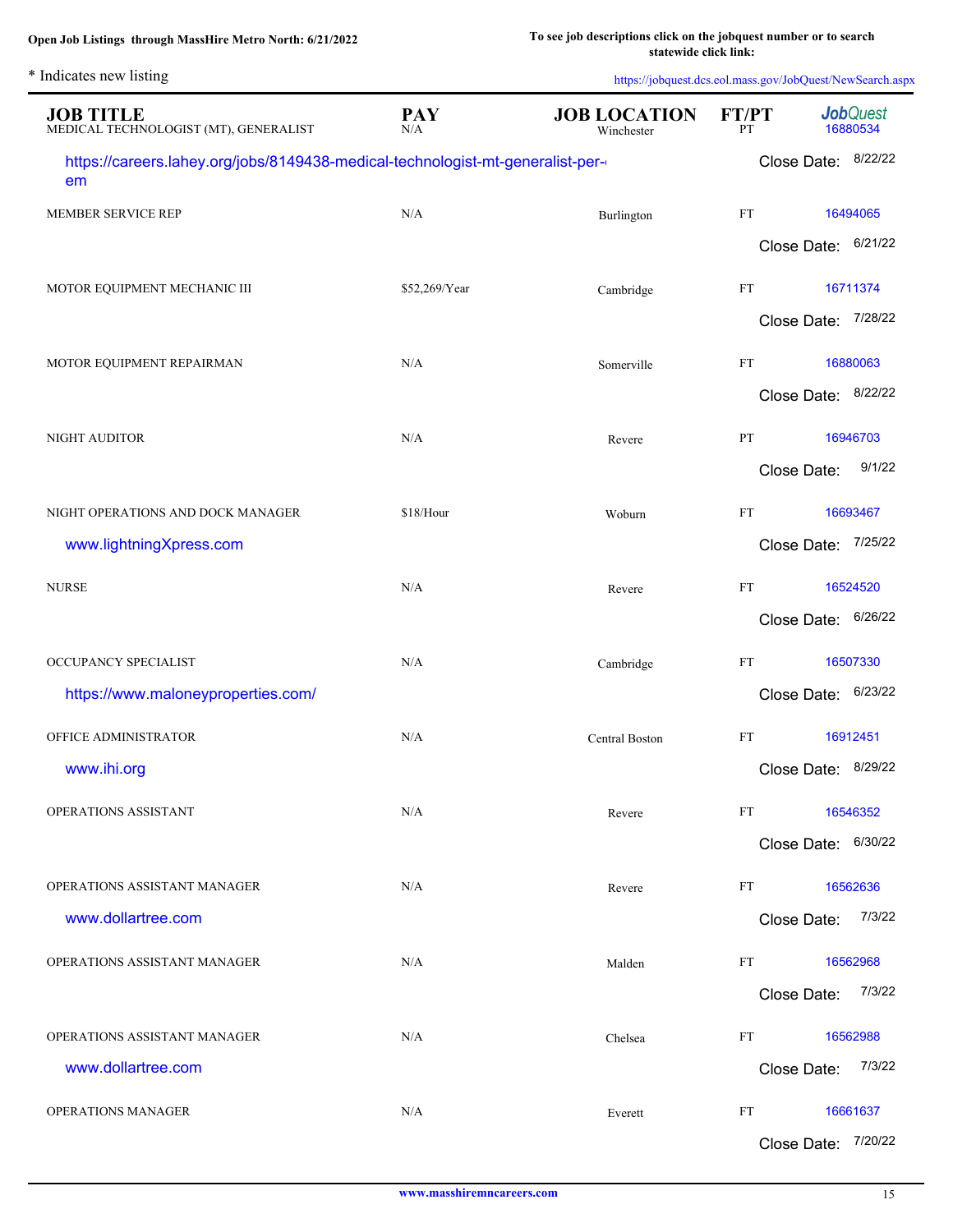| <b>JOB TITLE</b><br><b>OPERATIONS MANAGER</b>                           | <b>PAY</b><br>N/A | <b>JOB LOCATION</b><br>Woburn | FT/PT<br>FT | <b>Job</b> Quest<br>16733122 |
|-------------------------------------------------------------------------|-------------------|-------------------------------|-------------|------------------------------|
| https://www.boydcorp.com/                                               |                   |                               | Close Date: | 8/1/22                       |
| OPERATIONS POSITION                                                     | \$45,000/Year     | Somerville                    | FT          | 16992228                     |
| https://culturehouse.cc/                                                |                   |                               | Close Date: | 9/8/22                       |
| <b>OUTREACH SPECIALIST</b>                                              | N/A               | Chelsea                       | FT          | 16992677                     |
| https://northsuffolk.org/job-search/                                    |                   |                               | Close Date: | 9/8/22                       |
| PART TIME FOOD SERVICE WORKER                                           | N/A               | Wakefield                     | PT          | 16706276                     |
| https://www.schoolspring.com/jobs/?employer=12542                       |                   |                               |             | Close Date: 7/27/22          |
| PART TIME TEAM MEMBER                                                   | \$15/Hour         | Watertown                     | PT          | 16613977                     |
| vitalitybowls.com                                                       |                   |                               |             | Close Date: 7/11/22          |
| PART TIME TRUCK DRIVER                                                  | \$18/Hour         | Woburn                        | PT          | 16698742                     |
| www.lightningXpress.com                                                 |                   |                               |             | Close Date: 7/26/22          |
| PEER SPECIALIST-LIVED EXPERIENCE                                        | N/A               | Boston - East Boston          | FT          | 16992609                     |
| https://northsuffolk.org/job-search/                                    |                   |                               | Close Date: | 9/8/22                       |
| PERSONAL CARE ASSISTANT                                                 | N/A               | Watertown                     | PT          | 16779585                     |
| www.tempusunlimited.org                                                 |                   |                               | Close Date: | 8/8/22                       |
| PERSONAL CARE ASSISTANT                                                 | \$16/Hour         | Watertown                     | PT          | 16841513                     |
| www.tempusunlimited.org                                                 |                   |                               | Close Date: | 8/17/22                      |
| PERSONAL CARE ATTENDANT                                                 | \$18/Hour         | Woburn                        | PT          | 16570426                     |
| www.masspcadirectory.org                                                |                   |                               | Close Date: | 7/4/22                       |
| PERSONAL CARE ATTENDANT                                                 | \$18/Hour         | Cambridge                     | PT          | 16570430                     |
| www.masspcadirectory.org                                                |                   |                               | Close Date: | 7/4/22                       |
| PERSONAL CARE ATTENDANT                                                 | \$18/Hour         | Chelsea                       | PT          | 16570432                     |
| www.masspcadirectory.org                                                |                   |                               | Close Date: | 7/4/22                       |
| PERSONAL CARE ATTENDANT                                                 | N/A               | Arlington                     | PT          | 16620269                     |
| www.tempusunlimited.org                                                 |                   |                               | Close Date: | 7/12/22                      |
| PHARMACY TECH CERTIFIED, 40 HOURS                                       | N/A               | Winchester                    | FT          | 16656885                     |
| https://careers.lahey.org/jobs/9081064-pharmacy-tech-certified-40-hours |                   |                               | Close Date: | 7/19/22                      |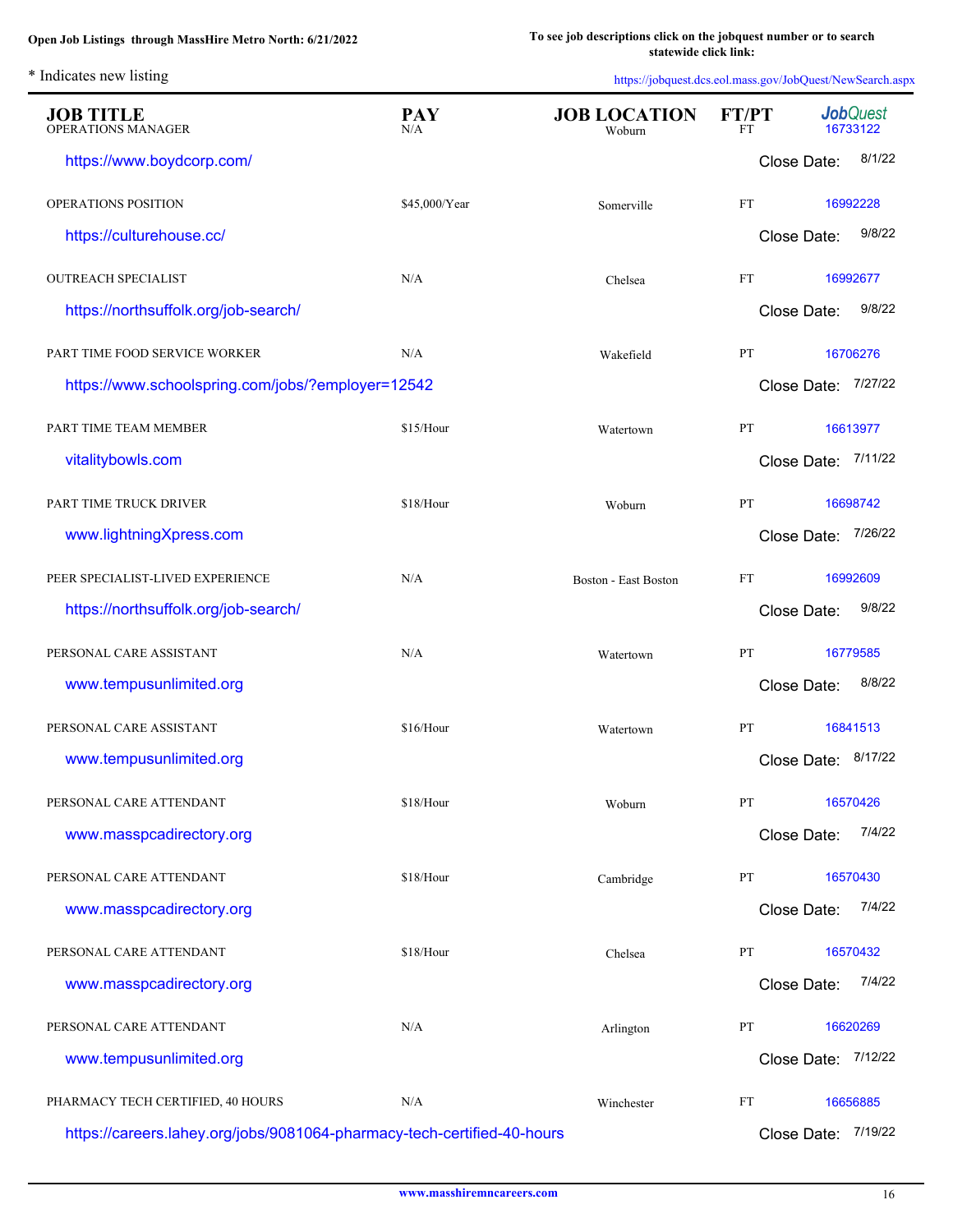|  | * Indicates new listing |  |  |
|--|-------------------------|--|--|
|--|-------------------------|--|--|

| <b>JOB TITLE</b><br>PHARMACY TECH CERTIFIED, PER DIEM                   | <b>PAY</b><br>N/A | <b>JOB LOCATION</b><br>Winchester | FT/PT<br>PТ | <b>Job</b> Quest<br>16656888 |
|-------------------------------------------------------------------------|-------------------|-----------------------------------|-------------|------------------------------|
| https://careers.lahey.org/jobs/6241508-pharmacy-tech-certified-per-diem |                   |                                   |             | Close Date: 7/19/22          |
| PHARMACY TECHNICIAN                                                     | N/A               | Malden                            | PT          | 16524458                     |
| https://jobs.cvshealth.com/                                             |                   |                                   | Close Date: | 6/26/22                      |
| PHARMACY TECHNICIAN                                                     | N/A               | Somerville                        | PT          | 16524480                     |
| https://jobs.cvshealth.com/                                             |                   |                                   | Close Date: | 6/26/22                      |
| PHARMACY TECHNICIAN                                                     | N/A               | Winchester                        | <b>FT</b>   | 16524498                     |
| https://jobs.cvshealth.com/                                             |                   |                                   | Close Date: | 6/26/22                      |
| PHARMACY TECHNICIAN                                                     | N/A               | Winchester                        | <b>PT</b>   | 16524499                     |
| https://jobs.cvshealth.com/                                             |                   |                                   | Close Date: | 6/26/22                      |
| PHARMACY TECHNICIAN                                                     | N/A               | Cambridge                         | <b>FT</b>   | 16584594                     |
| https://jobs.cvshealth.com/                                             |                   |                                   | Close Date: | 7/6/22                       |
| PHARMACY TECHNICIAN                                                     | N/A               | Reading                           | PT          | 16733116                     |
| https://jobs.cvshealth.com/                                             |                   |                                   | Close Date: | 8/1/22                       |
| PHARMACY TECHNICIAN                                                     | N/A               | Belmont                           | ${\rm FT}$  | 16824816                     |
| https://jobs.cvshealth.com/                                             |                   |                                   | Close Date: | 8/14/22                      |
| PHARMACY TECHNICIAN                                                     | N/A               | <b>Belmont</b>                    | PT          | 16824818                     |
| https://jobs.cvshealth.com/                                             |                   |                                   | Close Date: | 8/14/22                      |
| PHARMACY TECHNICIAN                                                     | $\rm N/A$         | Unknown                           | PT          | 16824837                     |
| https://jobs.cvshealth.com/                                             |                   |                                   | Close Date: | 8/14/22                      |
| PHARMACY TECHNICIAN                                                     | N/A               | Medford                           | FT          | 16824862                     |
| https://jobs.cvshealth.com/                                             |                   |                                   |             | Close Date: 8/14/22          |
| PHARMACY TECHNICIAN                                                     | N/A               | Medford                           | PT          | 16824865                     |
| https://jobs.cvshealth.com/                                             |                   |                                   | Close Date: | 8/14/22                      |
| PHARMACY TECHNICIAN                                                     | N/A               | Medford                           | PT          | 16824873                     |
| https://jobs.cvshealth.com/                                             |                   |                                   | Close Date: | 8/14/22                      |
| PHARMACY TECHNICIAN                                                     | N/A               | North Reading                     | FT          | 16824887                     |
| https://jobs.cvshealth.com/                                             |                   |                                   | Close Date: | 8/14/22                      |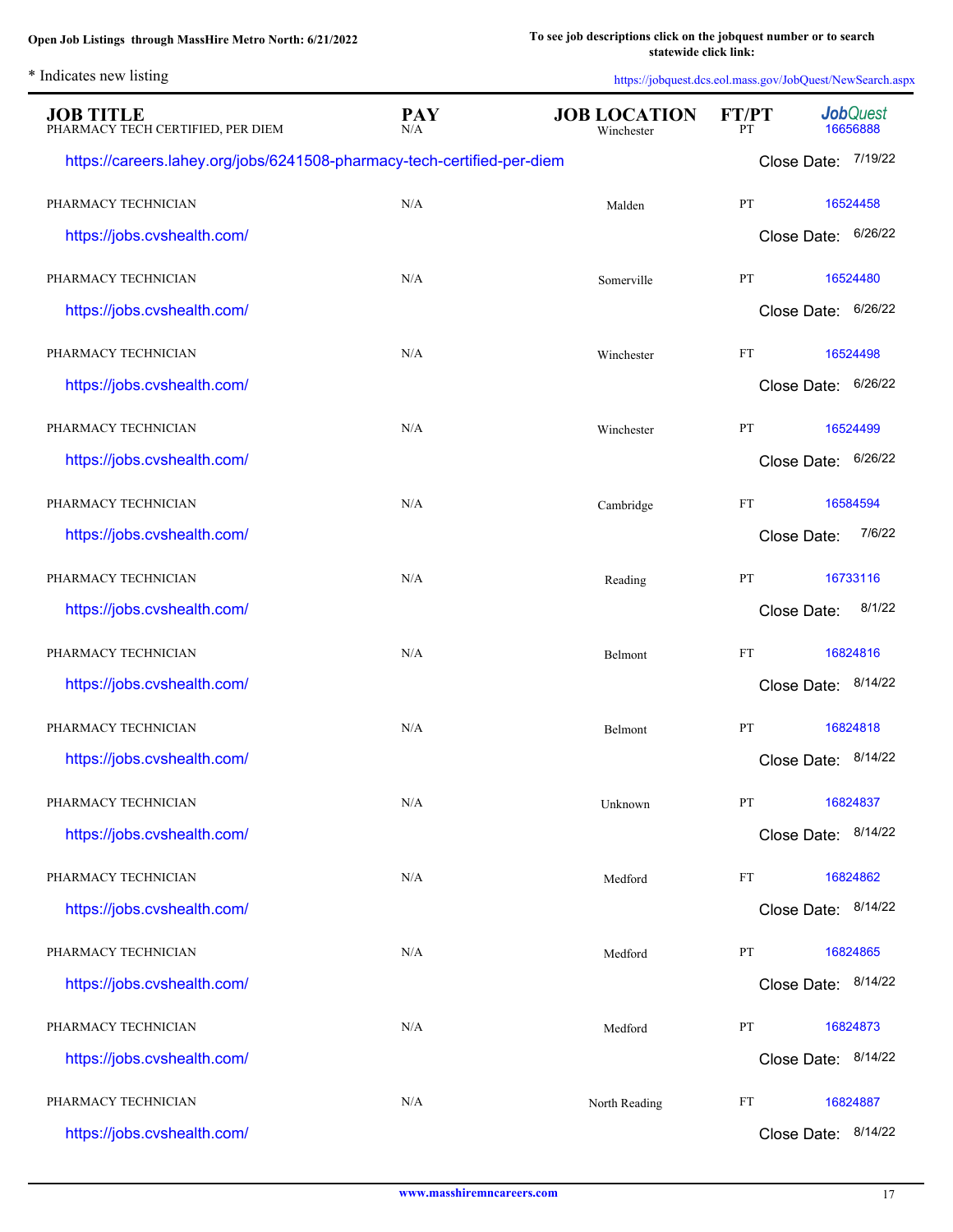| <b>JOB TITLE</b><br>PHARMACY TECHNICIAN | <b>PAY</b><br>N/A | <b>JOB LOCATION</b><br>Revere | FT/PT<br>FT | <b>Job</b> Quest<br>16824901 |
|-----------------------------------------|-------------------|-------------------------------|-------------|------------------------------|
| https://jobs.cvshealth.com/             |                   |                               |             | Close Date: 8/14/22          |
| PHARMACY TECHNICIAN                     | N/A               | Revere                        | PT          | 16824903                     |
| https://jobs.cvshealth.com/             |                   |                               |             | Close Date: 8/14/22          |
| PHARMACY TECHNICIAN                     | N/A               | Somerville                    | FT          | 16824917                     |
| https://jobs.cvshealth.com/             |                   |                               |             | Close Date: 8/14/22          |
| PHARMACY TECHNICIAN                     | N/A               | Somerville                    | PT          | 16824919                     |
| https://jobs.cvshealth.com/             |                   |                               |             | Close Date: 8/14/22          |
| PHARMACY TECHNICIAN                     | N/A               | Stoneham                      | PT          | 16824925                     |
| https://cvshealth.com/                  |                   |                               |             | Close Date: 8/14/22          |
| PHARMACY TECHNICIAN                     | N/A               | Watertown                     | PT          | 16824941                     |
| https://jobs.cvshealth.com/             |                   |                               |             | Close Date: 8/14/22          |
| PHARMACY TECHNICIAN                     | N/A               | Woburn                        | PT          | 16824964                     |
| https://jobs.cvshealth.com/             |                   |                               |             | Close Date: 8/14/22          |
| PHARMACY TECHNICIAN                     | N/A               | Unknown                       | PT          | 16885215                     |
| https://jobs.cvshealth.com/             |                   |                               |             | Close Date: 8/23/22          |
| PHARMACY TECHNICIAN                     | N/A               | Burlington                    | <b>FT</b>   | 16885242                     |
| https://jobs.cvshealth.com/             |                   |                               |             | Close Date: 8/23/22          |
| PHARMACY TECHNICIAN                     | N/A               | Burlington                    | PT          | 16885245                     |
| https://jobs.cvshealth.com/             |                   |                               |             | Close Date: 8/23/22          |
| PHARMACY TECHNICIAN                     | N/A               | Malden                        | PT          | 16900552                     |
| https://jobs.cvshealth.com/             |                   |                               |             | Close Date: 8/25/22          |
| PHARMACY TECHNICIAN                     | N/A               | Melrose                       | PT          | 16900582                     |
| https://jobs.cvshealth.com/             |                   |                               |             | Close Date: 8/25/22          |
| PHARMACY TECHNICIAN                     | N/A               | Somerville                    | PT          | 16900593                     |
| https://jobs.cvshealth.com              |                   |                               |             | Close Date: 8/25/22          |
| PHARMACY TECHNICIAN                     | N/A               | Somerville                    | FT          | 16900594                     |
| https://jobs.cvshealth.com              |                   |                               |             | Close Date: 8/25/22          |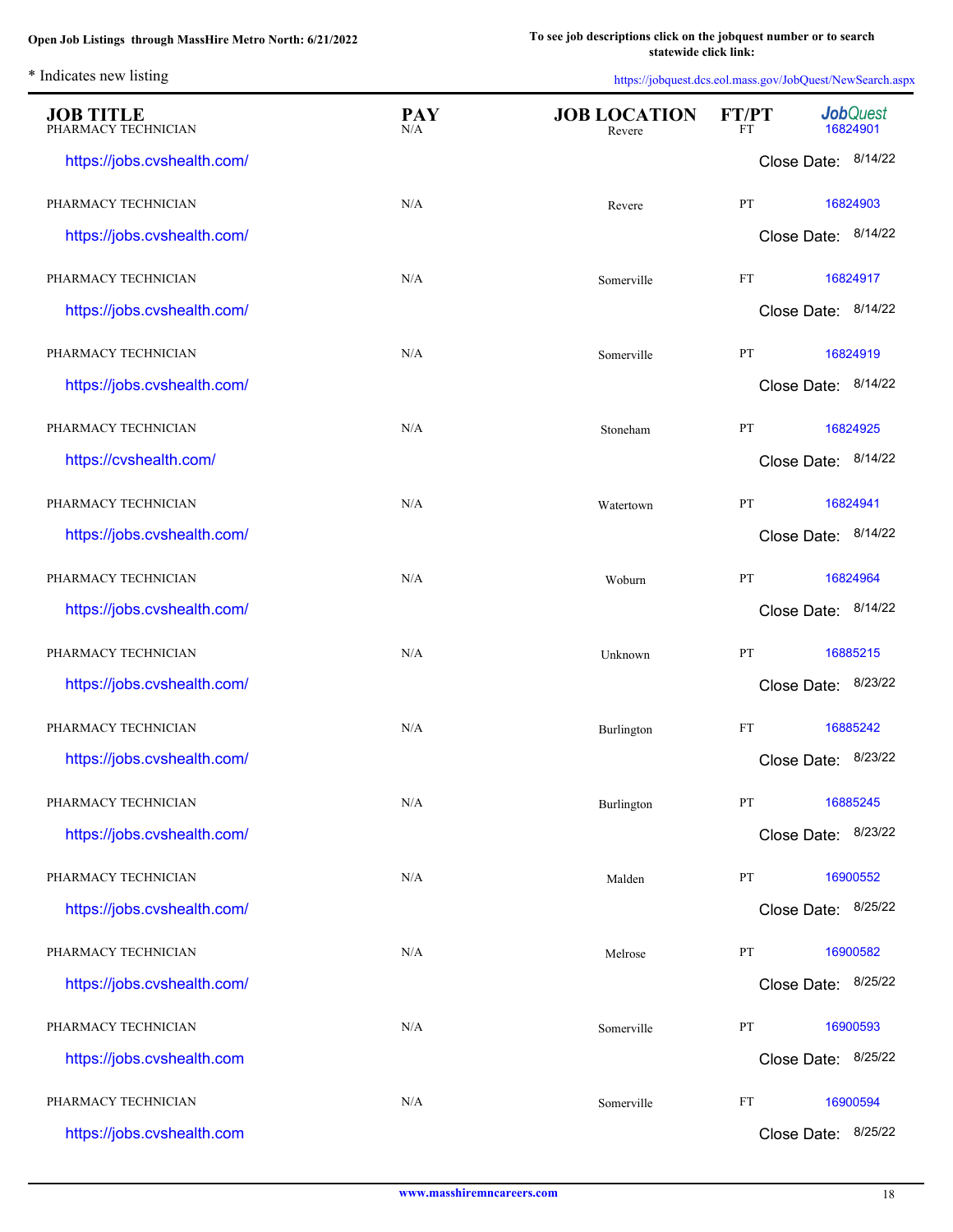| <b>JOB TITLE</b><br>PHARMACY TECHNICIAN - PT                                                     | <b>PAY</b><br>N/A | <b>JOB LOCATION</b><br>North Reading | FT/PT<br>PT |                     | <b>Job</b> Quest<br>16733113 |
|--------------------------------------------------------------------------------------------------|-------------------|--------------------------------------|-------------|---------------------|------------------------------|
| https://jobs.cvshealth.com/                                                                      |                   |                                      |             | Close Date:         | 8/1/22                       |
| PHARMACY TECHNITION                                                                              | N/A               | Cambridge                            | <b>FT</b>   |                     | 16885345                     |
| https://jobs.cvshealth.com/                                                                      |                   |                                      |             | Close Date: 8/23/22 |                              |
| PLUMBER'S HELPER                                                                                 | \$23/Hour         | <b>Boston - East Boston</b>          | FT          |                     | 16706415                     |
|                                                                                                  |                   |                                      |             | Close Date: 7/27/22 |                              |
| POLAR CUTTER OPERATOR-BINDERY                                                                    | \$18/Hour         | Wilmington                           | <b>FT</b>   |                     | 16984093                     |
| www.kirkwoodprinting.com                                                                         |                   |                                      |             | Close Date:         | 9/7/22                       |
| * PRESCHOOL AND INFANT-TODDLER TEACHER                                                           | \$17/Hour         | Watertown                            | <b>FT</b>   |                     | 17073615                     |
|                                                                                                  |                   |                                      |             | Close Date: 9/15/22 |                              |
| PREVENTATIVE MAINTENANCE MANAGER                                                                 | \$90,203/Year     | Somerville                           | <b>FT</b>   |                     | 16880098                     |
|                                                                                                  |                   |                                      |             | Close Date: 8/22/22 |                              |
| PROCESS ENGINEER                                                                                 | N/A               | Woburn                               | <b>FT</b>   |                     | 16711620                     |
| http://www.chomerics.com                                                                         |                   |                                      |             | Close Date: 7/28/22 |                              |
| PROGRAM SERVICES ASST. CAREER CENTERS                                                            | N/A               | Woburn                               | <b>FT</b>   |                     | 16755410                     |
| https://careers.bostonabcd.org/                                                                  |                   |                                      |             | Close Date:         | 8/4/22                       |
| PROGRAM SERVICES ASST. CAREER CENTERS                                                            | N/A               | Cambridge                            | FT          |                     | 16841551                     |
| https://careers.bostonabcd.org/                                                                  |                   |                                      |             | Close Date: 8/17/22 |                              |
| PROJECT ASSISTANT                                                                                | N/A               | Unknown                              | FT          |                     | 16666295                     |
| https://tuvsudamerica.applytojob.com/apply/WOimUGkuoW/Project-Assistant?<br>source=Rick+Dudycz   |                   |                                      |             | Close Date: 7/21/22 |                              |
| PROJECT COORDINATOR                                                                              | N/A               | Unknown                              | FT          |                     | 16666263                     |
| https://tuvsudamerica.applytojob.com/apply/xsCPhpLxi7/Project-Coordinator?<br>source=Rick+Dudycz |                   |                                      |             | Close Date: 7/21/22 |                              |
| PROJECT DIRECTOR                                                                                 | N/A               | Central Boston                       | FT          |                     | 16524122                     |
| www.ihi.org                                                                                      |                   |                                      |             | Close Date: 6/26/22 |                              |
| PROJECT DIRECTOR                                                                                 | N/A               | Central Boston                       | FT          |                     | 16609392                     |
| www.ihi.org                                                                                      |                   |                                      |             | Close Date:         | 7/10/22                      |
| PROJECT DIRECTOR                                                                                 | N/A               | Central Boston                       | FT          |                     | 16834812                     |
| www.ihi.org                                                                                      |                   |                                      |             | Close Date: 8/16/22 |                              |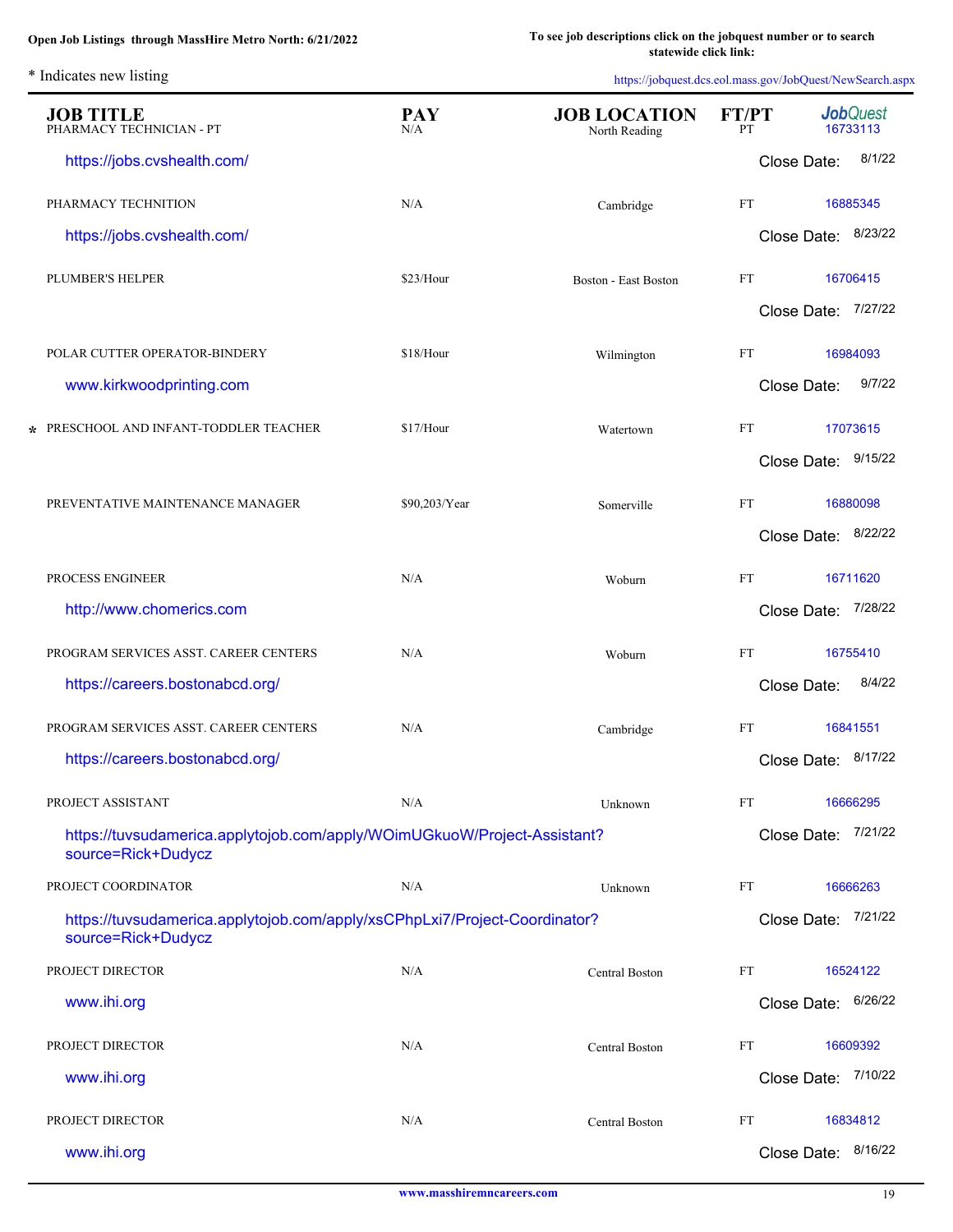| <b>JOB TITLE</b>                         | <b>PAY</b>    | <b>JOB LOCATION</b>   | FT/PT       | <b>Job</b> Quest    |
|------------------------------------------|---------------|-----------------------|-------------|---------------------|
| PROJECT DIRECTOR (REMOTE)                | N/A           | Central Boston        | PT          | 16661844            |
| www.ihi.org                              |               |                       |             | Close Date: 7/20/22 |
| PROJECT MANAGER                          | \$90,203/Year | Somerville            | FT          | 16488430            |
|                                          |               |                       |             | Close Date: 6/20/22 |
| PROJECT MANAGER (REMOTE)                 | N/A           | <b>Central Boston</b> | FT          | 16851220            |
| www.ihi.org                              |               |                       |             | Close Date: 8/18/22 |
| PROJECT MANAGER OF EDUCATION & WORKFORCE | N/A           | Cambridge             | FT          | 16590836            |
| https://affoa.org/about/careers/         |               |                       | Close Date: | 7/7/22              |
| PROJECT MANAGER-LG INFRASTRUCTURE PROJEC | \$90,203/Year | Somerville            | FT          | 16880109            |
|                                          |               |                       |             | Close Date: 8/22/22 |
| PROPOSAL AND TECHNICAL WRITER            | N/A           | Cambridge             | FT          | 17016563            |
| https://affoa.org/about/careers/         |               |                       |             | Close Date: 9/12/22 |
| PT COVID-19 RECOVERY NEEDS WORKER        | \$22/Hour     | Somerville            | PT          | 16488489            |
|                                          |               |                       | Close Date: | 6/20/22             |
| PT DRIVER                                | \$17/Hour     | Malden                | PT          | 16484367            |
| www.bostonlaundryinc.com                 |               |                       | Close Date: | 6/19/22             |
| PUBLIC HEALTH NURSE                      | \$76,708/Year | Somerville            | FT          | 16488423            |
|                                          |               |                       |             | Close Date: 6/20/22 |
| PUBLIC INFORMATION OFFICER               | \$68,979/Year | Somerville            | FT          | 16532383            |
|                                          |               |                       |             | Close Date: 6/28/22 |
| PUBLIC INFORMATION OFFICER               | \$68,979/Year | Somerville            | FT          | 16657231            |
|                                          |               |                       |             | Close Date: 7/19/22 |
| RECRUITER- CONTRACT                      | N/A           | Central Boston        | FT          | 16623485            |
| www.ihi.org                              |               |                       |             | Close Date: 7/13/22 |
| <b>RESEARCH ASSOCIATE</b>                | N/A           | Central Boston        | FT          | 16562525            |
| www.ihi.org                              |               |                       | Close Date: | 7/3/22              |
| RESEARCH ASSOCIATE (PART TIME- REMOTE)   | N/A           | Central Boston        | PT          | 16666488            |
| www.ihi.org                              |               |                       |             | Close Date: 7/21/22 |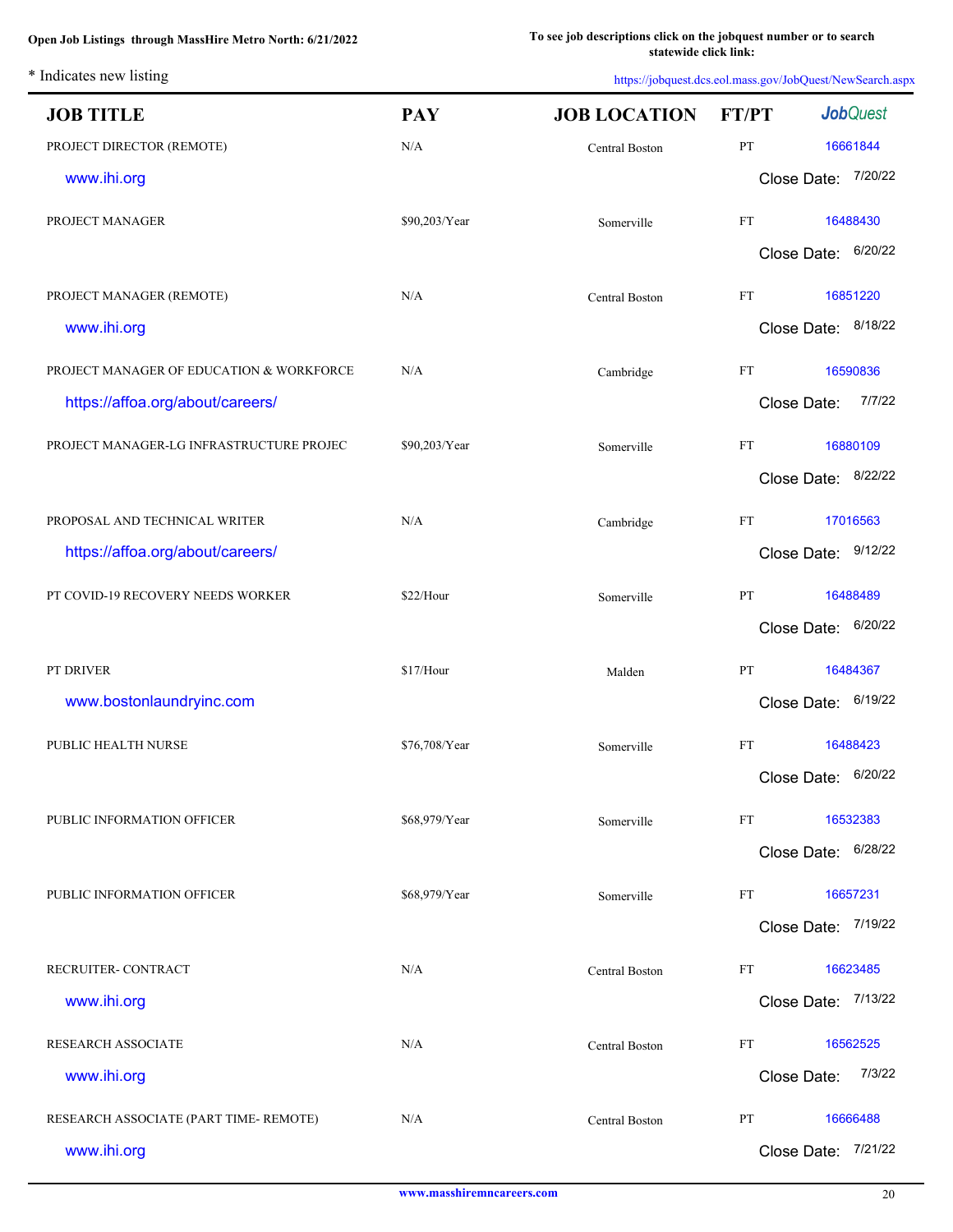| * Indicates new listing |
|-------------------------|
|                         |

| <b>JOB TITLE</b>                                                                                                                 | <b>PAY</b> | <b>JOB LOCATION</b>         | FT/PT                      | <b>Job</b> Quest       |
|----------------------------------------------------------------------------------------------------------------------------------|------------|-----------------------------|----------------------------|------------------------|
| RESIDENT SERVICES SPECIALIST                                                                                                     | N/A        | Bedford                     | FT                         | 16546239               |
| https://recruiting2.ultipro.com/HUN1008HCBB/JobBoard/a501bac4-eef8-405b-<br>9d-022e29a6b358/OpportunityDetail?                   |            |                             |                            | 6/30/22<br>Close Date: |
| RESIDENTIAL COUNSELOR                                                                                                            | N/A        | Chelsea                     | $\mathop{\rm FT}\nolimits$ | 16992347               |
| https://northsuffolk.org/job-search/                                                                                             |            |                             |                            | 9/8/22<br>Close Date:  |
| RESIDENTIAL PROGRAM MANAGER                                                                                                      | N/A        | <b>Boston - East Boston</b> | FT                         | 16992591               |
| https://northsuffolk.org/job-search/                                                                                             |            |                             |                            | 9/8/22<br>Close Date:  |
| RETAIL STORE ASSOCIATE                                                                                                           | N/A        | Chelsea                     | PT                         | 16900531               |
| https://jobs.cvshealth.com/                                                                                                      |            |                             |                            | 8/25/22<br>Close Date: |
| ROOM ATTENDANT                                                                                                                   | N/A        | Somerville                  | FT                         | 16946697               |
|                                                                                                                                  |            |                             |                            | 9/1/22<br>Close Date:  |
| ROOM ATTENDANT                                                                                                                   | N/A        | Revere                      | $\mathop{\rm FT}\nolimits$ | 16946713               |
|                                                                                                                                  |            |                             |                            | 9/1/22<br>Close Date:  |
| <b>SAFETY MANAGER</b>                                                                                                            | N/A        | Everett                     | FT                         | 16661649               |
|                                                                                                                                  |            |                             |                            | 7/20/22<br>Close Date: |
| <b>SALES ASSOCIATE</b>                                                                                                           | N/A        | Cambridge                   | PT                         | 16885343               |
| www.jobs.cvshealth.com                                                                                                           |            |                             |                            | Close Date: 8/23/22    |
| <b>SALES ASSOCIATE</b>                                                                                                           | N/A        | Cambridge                   | FT                         | 16885344               |
| www.jobs.cvshealth.com                                                                                                           |            |                             |                            | Close Date: 8/23/22    |
| <b>SALES ASSOCIATE</b>                                                                                                           | N/A        | Woburn                      | FT                         | 16922824               |
| https://apply.jobappnetwork.com/clients/19400/posting/4924768/en?<br>city=Woburn&keywordsFilter=&utm_source=lifeatwestmarine.com |            |                             |                            | Close Date: 8/30/22    |
| <b>SCHOOL HEALTH AID</b>                                                                                                         | \$20/Hour  | Revere                      | FT                         | 16484215               |
|                                                                                                                                  |            |                             |                            | Close Date: 6/19/22    |
| <b>SEASONAL LABORER I</b>                                                                                                        | \$687/Week | Medford                     | FT                         | 16946580               |
| www.mass.gov.dcr                                                                                                                 |            |                             |                            | 9/1/22<br>Close Date:  |
| <b>SEASONAL LABORER I</b>                                                                                                        | \$687/Week | Cambridge                   | FT                         | 16946589               |
| www.mass.gov.dcr                                                                                                                 |            |                             |                            | 9/1/22<br>Close Date:  |
| <b>SEASONAL LABORER II</b>                                                                                                       | \$764/Week | Cambridge                   | FT                         | 16946563               |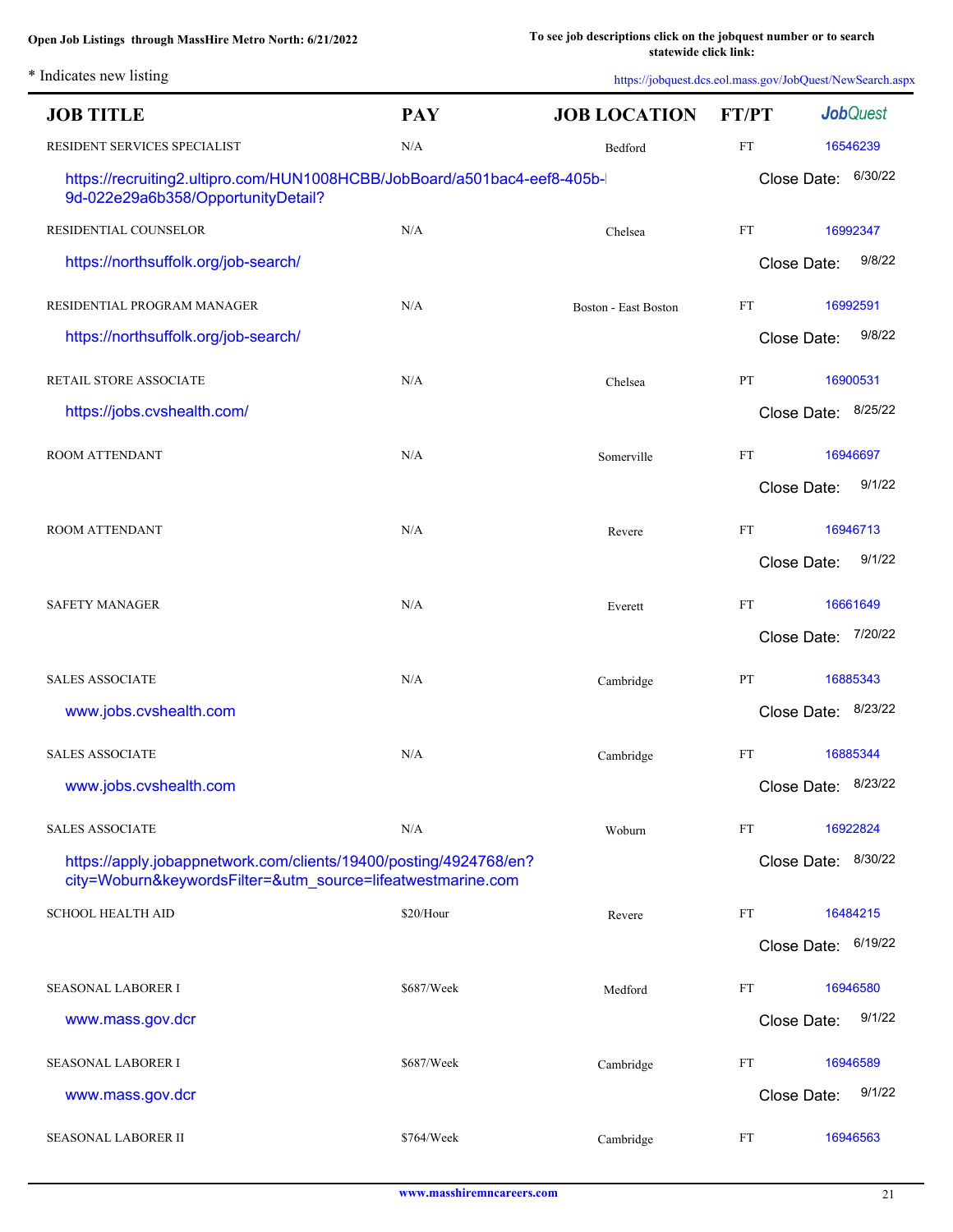| <b>JOB TITLE</b><br>www.mass.gov.dcr  | <b>PAY</b>    | <b>JOB LOCATION</b>         | <b>Job</b> Quest<br>FT/PT<br>9/1/22<br>Close Date: |
|---------------------------------------|---------------|-----------------------------|----------------------------------------------------|
| SECURITY MONITOR AND/OR TRANSLATOR    | N/A           | Revere                      | <b>FT</b><br>16484201                              |
|                                       |               |                             | 6/19/22<br>Close Date:                             |
| SENIOR CLERK-ASSESSING                | \$855/Week    | Somerville                  | FT<br>16880031                                     |
|                                       |               |                             | 8/22/22<br>Close Date:                             |
| SENIOR CLERK-PARKING                  | \$855/Week    | Somerville                  | FT<br>16783841                                     |
|                                       |               |                             | 8/9/22<br>Close Date:                              |
| SENIOR COMMUNICATION SPECIALIST       | N/A           | Woburn                      | <b>FT</b><br>16741608                              |
| www.cummingsproperties.com            |               |                             | 8/2/22<br>Close Date:                              |
| SENIOR DIRECTOR, VIRTUAL LEARNING     | N/A           | <b>Central Boston</b>       | FT<br>16562540                                     |
| www.ihi.org                           |               |                             | 7/3/22<br>Close Date:                              |
| SENIOR MEDIA PRODUCER                 | \$50,000/Year | Boston - Central/North End  | FT<br>16884996                                     |
| http://www.mos.org                    |               |                             | 8/23/22<br>Close Date:                             |
| SENIOR OUTREACH SPECIALIST            | N/A           | <b>Boston - East Boston</b> | FT<br>16992670                                     |
| https://northsuffolk.org/job-search/  |               |                             | 9/8/22<br>Close Date:                              |
| <b>SENIOR PROGRAM MANAGER</b>         | N/A           | Cambridge                   | FT<br>16590796                                     |
| https://affoa.org/about/careers/      |               |                             | 7/7/22<br>Close Date:                              |
| SENIOR PROJECT DIRECTOR (2 POSITIONS) | N/A           | <b>Central Boston</b>       | FT<br>16661835                                     |
| www.ihi.org                           |               |                             | Close Date: 7/20/22                                |
| SENIOR PROJECT MANAGER-STREETSCAPES   | \$95,509/Year | Somerville                  | 16880121<br>FT                                     |
|                                       |               |                             | Close Date: 8/22/22                                |
| SENIOR RESEARCH ASSOCIATE             | N/A           | Central Boston              | 16912444<br>FT                                     |
| www.ihi.org                           |               |                             | Close Date: 8/29/22                                |
| SENIOR SYSTEMS TEST ENGINEER          | N/A           | Cambridge                   | FT<br>16609026                                     |
| https://affoa.org/about/careers/      |               |                             | Close Date: 7/10/22                                |
| <b>SERVER</b>                         | N/A           | Reading                     | FT<br>16570422                                     |
| www.longhornsteakhouse.com            |               |                             | 7/4/22<br>Close Date:                              |
| SERVICE SALES REPRESENTATIVE          | \$50,000/Year | Woburn                      | FT<br>16728753                                     |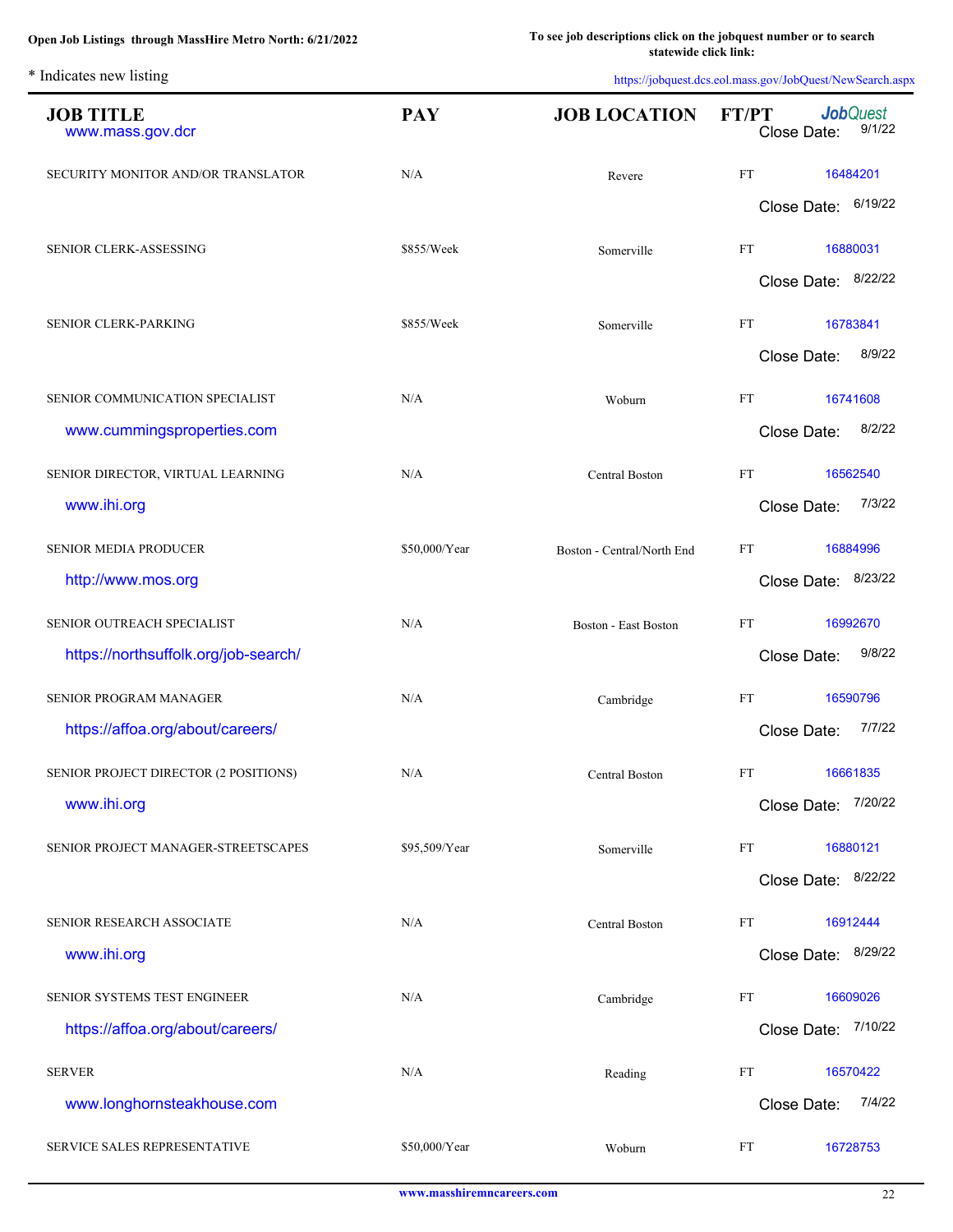L.

| <b>JOB TITLE</b><br>www.cintas.com/careers | <b>PAY</b> | <b>JOB LOCATION</b> | <b>Job</b> Quest<br><b>FT/PT</b><br>Close Date: 7/31/22 |
|--------------------------------------------|------------|---------------------|---------------------------------------------------------|
| <b>SHIFT LEADER</b>                        | \$16/Hour  | Watertown           | $\mathop{\rm FT}\nolimits$<br>16613993                  |
| vitalitybowls.com                          |            |                     | Close Date: 7/11/22                                     |
| <b>SHIFT MANAGER</b>                       | \$19/Hour  | Burlington          | $\mathop{\text{FT}}$<br>16828012                        |
|                                            |            |                     | Close Date: 8/15/22                                     |
| <b>SHIFT MANAGER</b>                       | \$19/Hour  | Burlington          | $\mathop{\rm FT}\nolimits$<br>16828027                  |
|                                            |            |                     | Close Date: 8/15/22                                     |
| <b>SHIFT MANAGER</b>                       | \$19/Hour  | North Reading       | $\mathop{\rm FT}\nolimits$<br>16828055                  |
|                                            |            |                     | Close Date: 8/15/22                                     |
| <b>SHIFT MANAGER</b>                       | \$19/Hour  | Reading             | $\mathop{\rm FT}\nolimits$<br>16828063                  |
|                                            |            |                     | Close Date: 8/15/22                                     |
| <b>SHIFT MANAGER</b>                       | \$19/Hour  | Reading             | $\mathop{\rm FT}\nolimits$<br>16834573                  |
|                                            |            |                     | Close Date: 8/16/22                                     |
| <b>SHIFT MANAGER</b>                       | \$19/Hour  | Woburn              | $\mathop{\rm FT}\nolimits$<br>16885015                  |
| www.starbucks.com                          |            |                     | Close Date: 8/23/22                                     |
|                                            |            |                     |                                                         |
| <b>SHIFT MANAGER</b>                       | \$19/Hour  | Cambridge           | FT<br>16885072<br>Close Date: 8/23/22                   |
|                                            |            |                     |                                                         |
| <b>SHIFT MANAGER</b>                       | \$19/Hour  | Woburn              | <b>FT</b><br>16885083                                   |
|                                            |            |                     | Close Date: 8/23/22                                     |
| <b>SHIFT MANAGER</b>                       | \$19/Hour  | Wilmington          | FT<br>16885090                                          |
|                                            |            |                     | 8/23/22<br>Close Date:                                  |
| SHIFT SUPERVISOR TRAINEE                   | N/A        | Chelsea             | PT<br>16524444                                          |
| https://jobs.cvshealth.com/                |            |                     | 6/26/22<br>Close Date:                                  |
| SHIFT SUPERVISOR TRAINEE                   | N/A        | Medford             | FT<br>16524464                                          |
| https://jobs.cvshealth.com/                |            |                     | 6/26/22<br>Close Date:                                  |
| SHIFT SUPERVISOR TRAINEE                   | N/A        | Cambridge           | FT<br>16733102                                          |
| www.jobs.cvshealth.com                     |            |                     | 8/1/22<br>Close Date:                                   |
| SHIFT SUPERVISOR TRAINEE                   | N/A        | Cambridge           | 16733109<br>FT                                          |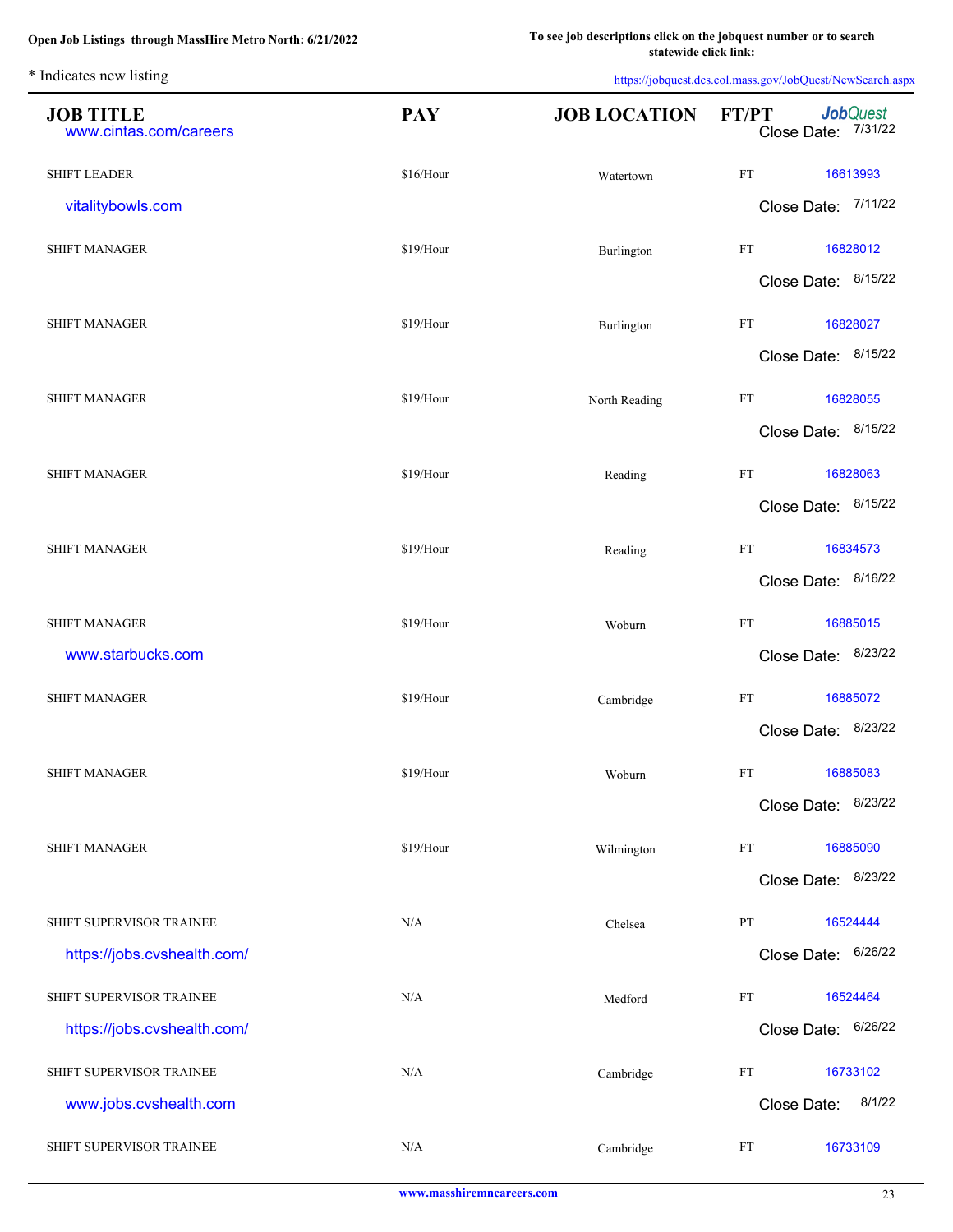| <b>JOB TITLE</b><br>https://jobs.cvshealth.com/ | <b>PAY</b> | <b>JOB LOCATION</b> | <b>Job</b> Quest<br>FT/PT<br>8/1/22<br>Close Date: |
|-------------------------------------------------|------------|---------------------|----------------------------------------------------|
| SHIFT SUPERVISOR TRAINEE                        | N/A        | Unknown             | PT<br>16824769                                     |
| https://jobs.cvshealth.com/                     |            |                     | Close Date: 8/14/22                                |
| SHIFT SUPERVISOR TRAINEE                        | N/A        | Arlington           | FT<br>16824789                                     |
| https://jobs.cvshealth.com/                     |            |                     | Close Date: 8/14/22                                |
| SHIFT SUPERVISOR TRAINEE                        | N/A        | Belmont             | PT<br>16824812                                     |
| https://jobs.cvshealth.com/                     |            |                     | Close Date: 8/14/22                                |
| SHIFT SUPERVISOR TRAINEE                        | N/A        | Burlington          | PT<br>16824826                                     |
| https://jobs.cvshealth.com/                     |            |                     | Close Date: 8/14/22                                |
| SHIFT SUPERVISOR TRAINEE                        | N/A        | Melrose             | PT<br>16824876                                     |
| https://jobs.cvshealth.com/                     |            |                     | Close Date: 8/14/22                                |
| SHIFT SUPERVISOR TRAINEE                        | N/A        | Stoneham            | PT<br>16824929                                     |
| https://cvshealth.com/                          |            |                     | Close Date: 8/14/22                                |
| SHIFT SUPERVISOR TRAINEE                        | N/A        | Unknown             | FT<br>16885213                                     |
| https://jobs.cvshealth.com/                     |            |                     | Close Date: 8/23/22                                |
| SHIFT SUPERVISOR TRAINEE                        | N/A        | Burlington          | FT<br>16885250                                     |
| https://jobs.cvshealth.com/                     |            |                     | Close Date: 8/23/22                                |
| SHIFT SUPERVISOR TRAINEE                        | N/A        | Unknown             | PT<br>16900557                                     |
| https://jobs.cvshealth.com/                     |            |                     | Close Date: 8/25/22                                |
| SHIFT SUPERVISOR TRAINEE                        | N/A        | Malden              | FT<br>16900566                                     |
| https://jobs.cvshealth.com/                     |            |                     | Close Date: 8/25/22                                |
| SHIFT SUPERVISOR TRAINEE                        | N/A        | Watertown           | PT<br>16900620                                     |
| https://cvshealth.com/                          |            |                     | Close Date: 8/25/22                                |
| SHIFT SUPERVISOR TRAINEE                        | N/A        | Watertown           | 16900621<br>FT                                     |
| https://cvshealth.com/                          |            |                     | Close Date: 8/25/22                                |
| SHIFT SUPERVISOR TRAINEE                        | N/A        | Watertown           | 16900624<br>PT                                     |
| www.cvs.com                                     |            |                     | Close Date: 8/25/22                                |
| <b>SHUTTLE DRIVER</b>                           | N/A        | Revere              | 16946718<br>FT                                     |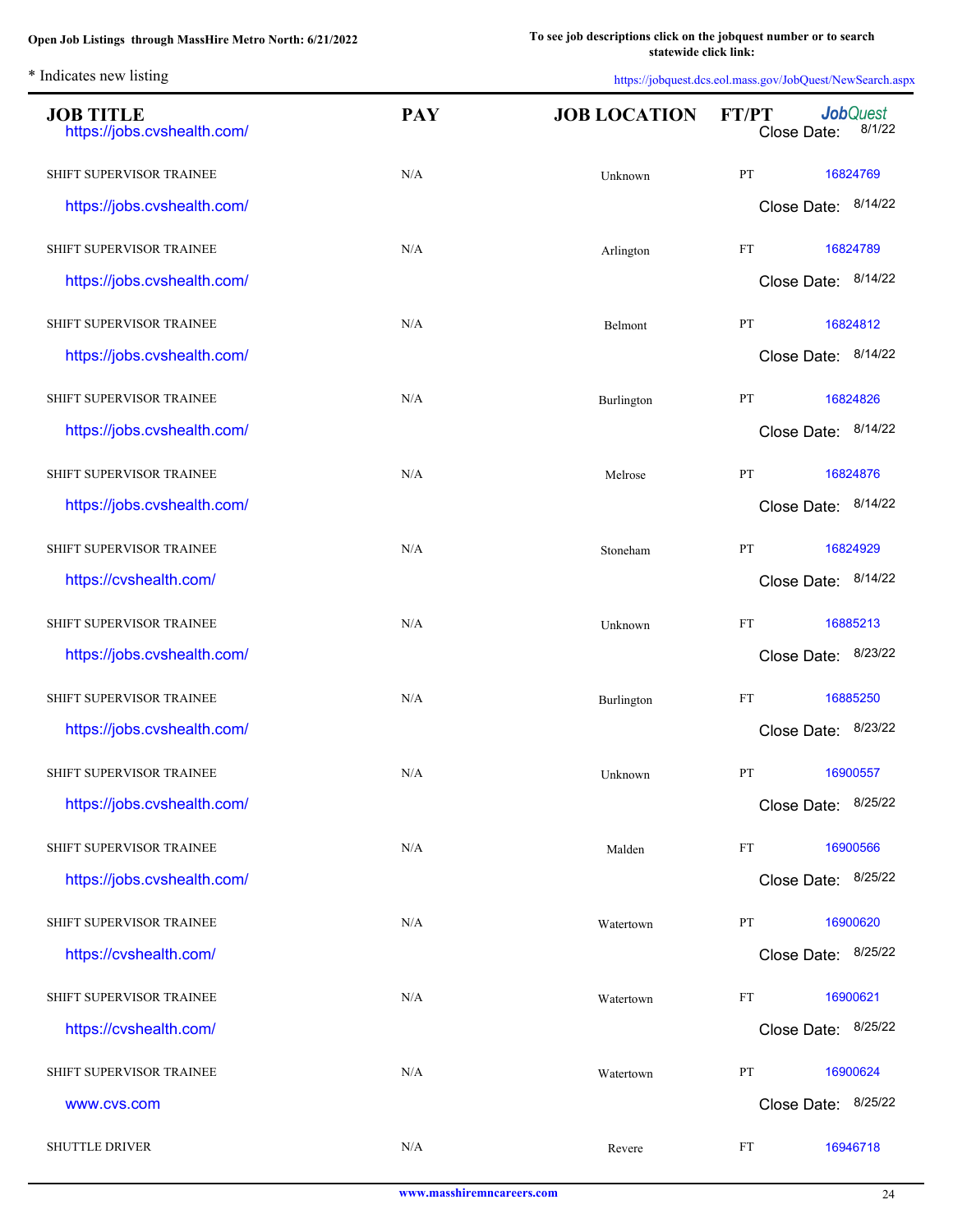| <b>JOB TITLE</b>                                                                                                                 | <b>PAY</b>    | <b>JOB LOCATION</b> | FT/PT     | Close Date:         | <b>Job</b> Quest<br>9/1/22 |
|----------------------------------------------------------------------------------------------------------------------------------|---------------|---------------------|-----------|---------------------|----------------------------|
| SMART TEXTILE INTERNSHIPS                                                                                                        | N/A           | Cambridge           | FT        |                     | 16590832                   |
| https://affoa.org/about/careers/                                                                                                 |               |                     |           | Close Date:         | 7/7/22                     |
| <b>SOCIAL WORKER</b>                                                                                                             | \$63,672/Year | Somerville          | FT        |                     | 16488426                   |
|                                                                                                                                  |               |                     |           | Close Date: 6/20/22 |                            |
| SPECIAL HEAVY MOTOR EQUIPMENT OPERATOR                                                                                           | \$953/Week    | Somerville          | FT        |                     | 16488407                   |
|                                                                                                                                  |               |                     |           | Close Date: 6/20/22 |                            |
| SPECIMEN COLLECTION TECHNICIAN                                                                                                   | \$15/Hour     | New Bedford         | PT        |                     | 16608889                   |
| https://optimumlabsinc.com/                                                                                                      |               |                     |           | Close Date: 7/10/22 |                            |
| SPECIMEN COLLECTION TECHNICIAN                                                                                                   | \$15/Hour     | Malden              | PT        |                     | 16609113                   |
| www.optimumlabsinc.com                                                                                                           |               |                     |           | Close Date: 7/10/22 |                            |
| <b>SPLICER</b>                                                                                                                   | N/A           | Woburn              | <b>FT</b> |                     | 16711613                   |
| http://www.chomerics.com                                                                                                         |               |                     |           | Close Date:         | 7/28/22                    |
| SPRING 22 VIRTUAL JOB FAIR                                                                                                       | N/A           | Cambridge           | <b>FT</b> |                     | 16620668                   |
| https://masshiremncareers.com/                                                                                                   |               |                     |           | Close Date:         | 7/12/22                    |
| SR MECHANICAL DESIGNER-COOLING/PIPING                                                                                            | N/A           | Woburn              | FT        |                     | 16885271                   |
|                                                                                                                                  |               |                     |           | Close Date: 8/23/22 |                            |
| SR PROJECT MANAGER                                                                                                               | \$95,509/Year | Somerville          | FT        | 16488439            |                            |
|                                                                                                                                  |               |                     |           | Close Date: 6/20/22 |                            |
| * SR. DIRECTOR OF GLOBAL BRAND & CORP MKT                                                                                        | N/A           | Central Boston      | FT        |                     | 17073022                   |
| www.ihi.org                                                                                                                      |               |                     |           | Close Date:         | 9/15/22                    |
| SR. MANAGER FACILITIES & TRAVEL                                                                                                  | N/A           | Central Boston      | FT        |                     | 16912448                   |
| www.ihi.org                                                                                                                      |               |                     |           | Close Date:         | 8/29/22                    |
| STOCK ASSOCIATE                                                                                                                  | N/A           | Woburn              | FT        |                     | 16922823                   |
| https://apply.jobappnetwork.com/clients/19400/posting/5922468/en?<br>city=Woburn&keywordsFilter=&utm_source=lifeatwestmarine.com |               |                     |           | Close Date:         | 8/30/22                    |
| STORE ASSOCIATE                                                                                                                  | N/A           | Medford             | PT        |                     | 16524467                   |
| https://jobs.cvshealth.com/                                                                                                      |               |                     |           | Close Date: 6/26/22 |                            |
| <b>STORE ASSOCIATE</b>                                                                                                           | N/A           | Melrose             | PT        |                     | 16524473                   |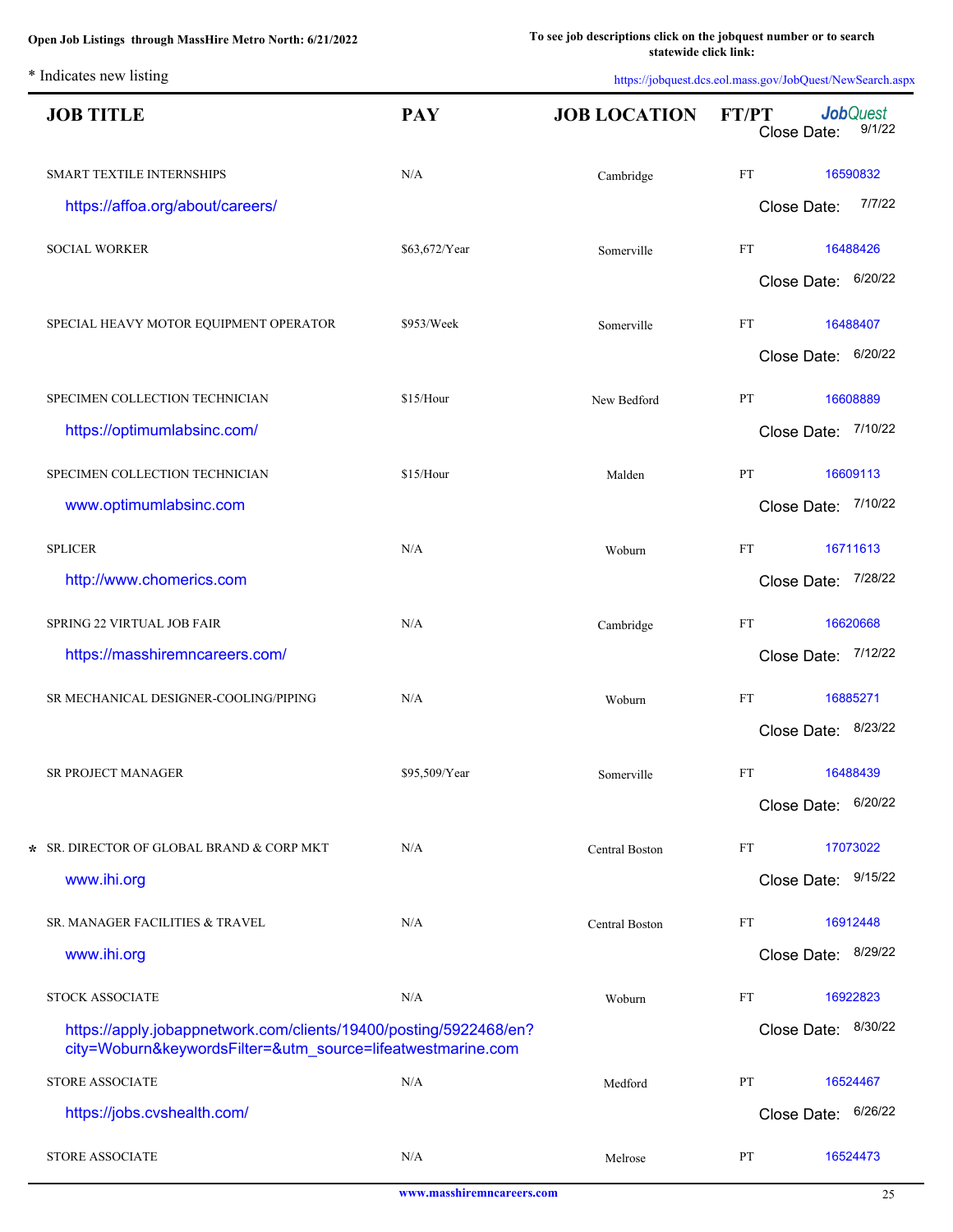| <b>JOB TITLE</b><br>https://jobs.cvshealth.com | <b>PAY</b> | <b>JOB LOCATION</b> | <b>Job</b> Quest<br>FT/PT<br>Close Date: 6/26/22 |
|------------------------------------------------|------------|---------------------|--------------------------------------------------|
| <b>STORE ASSOCIATE</b>                         | N/A        | Reading             | FT<br>16524477                                   |
| https://jobs.cvshealth.com/                    |            |                     | Close Date: 6/26/22                              |
| <b>STORE ASSOCIATE</b>                         | N/A        | Wakefield           | PT<br>16524494                                   |
| https://jobs.cvshealth.com/                    |            |                     | Close Date: 6/26/22                              |
| <b>STORE ASSOCIATE</b>                         | N/A        | Winchester          | PT<br>16524500                                   |
| https://jobs.cvshealth.com/                    |            |                     | Close Date: 6/26/22                              |
| <b>STORE ASSOCIATE</b>                         | N/A        | Reading             | PT<br>16584599                                   |
| https://jobs.cvshealth.com/                    |            |                     | 7/6/22<br>Close Date:                            |
| <b>STORE ASSOCIATE</b>                         | N/A        | Cambridge           | PT<br>16733084                                   |
| www.jobs.cvshealth.com                         |            |                     | 8/1/22<br>Close Date:                            |
| <b>STORE ASSOCIATE</b>                         | N/A        | Chelsea             | PT<br>16733112                                   |
| https://jobs.cvshealth.com/                    |            |                     | 8/1/22<br>Close Date:                            |
| <b>STORE ASSOCIATE</b>                         | N/A        | Unknown             | 16824766<br>FT                                   |
| https://jobs.cvshealth.com/                    |            |                     | Close Date: 8/14/22                              |
| <b>STORE ASSOCIATE</b>                         | N/A        | Unknown             | PT<br>16824774                                   |
| https://jobs.cvshealth.com/                    |            |                     | Close Date: 8/14/22                              |
| <b>STORE ASSOCIATE</b>                         | N/A        | Medford             | PT<br>16824871                                   |
| https://jobs.cvshealth.com/                    |            |                     | Close Date: 8/14/22                              |
| <b>STORE ASSOCIATE</b>                         | $\rm N/A$  | Melrose             | 16824878<br>PT                                   |
| https://jobs.cvshealth.com/                    |            |                     | Close Date: 8/14/22                              |
| <b>STORE ASSOCIATE</b>                         | $\rm N/A$  | Stoneham            | 16824931<br>PT                                   |
| https://cvshealth.com/                         |            |                     | Close Date: 8/14/22                              |
| <b>STORE ASSOCIATE</b>                         | $\rm N/A$  | Woburn              | PT<br>16824965                                   |
| https://jobs.cvshealth.com                     |            |                     | Close Date: 8/14/22                              |
| <b>STORE ASSOCIATE</b>                         | N/A        | Burlington          | PT<br>16885251                                   |
| https://jobs.cvshealth.com/                    |            |                     | Close Date: 8/23/22                              |
| <b>STORE ASSOCIATE</b>                         | N/A        | Cambridge           | 16885322<br>FT                                   |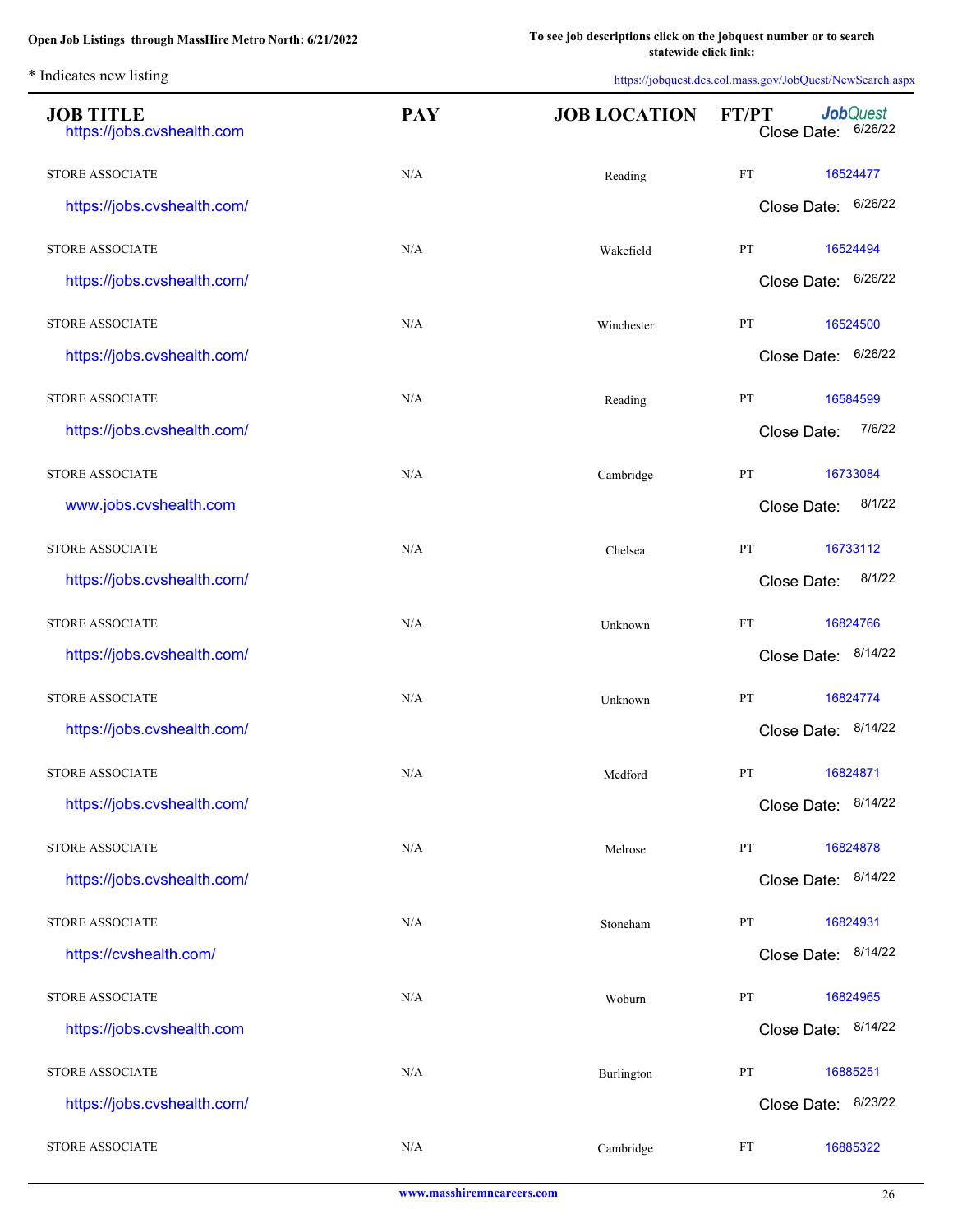L.

| <b>JOB TITLE</b><br>www.jobs.cvshealth.com | <b>PAY</b>    | <b>JOB LOCATION</b> | <b>Job</b> Quest<br><b>FT/PT</b><br>Close Date: 8/23/22 |
|--------------------------------------------|---------------|---------------------|---------------------------------------------------------|
| <b>STORE ASSOCIATE</b>                     | N/A           | Cambridge           | PT<br>16885341                                          |
| https://jobs.cvshealth.com                 |               |                     | Close Date: 8/23/22                                     |
| <b>STORE ASSOCIATE</b>                     | N/A           | Unknown             | FT<br>16885342                                          |
| https://jobs.cvshealth.com                 |               |                     | Close Date: 8/23/22                                     |
| <b>STORE ASSOCIATE</b>                     | N/A           | Chelsea             | PT<br>16900536                                          |
| https://jobs.cvshealth.com/                |               |                     | Close Date: 8/25/22                                     |
| <b>STORE ASSOCIATE</b>                     | N/A           | Somerville          | PT<br>16900600                                          |
| https://jobs.cvshealth.com                 |               |                     | Close Date: 8/25/22                                     |
| <b>STORE ASSOCIATE</b>                     | N/A           | Somerville          | FT<br>16900601                                          |
| https://jobs.cvshealth.com                 |               |                     | Close Date: 8/25/22                                     |
| <b>STORE ASSOCIATE</b>                     | N/A           | Watertown           | PT<br>16900622                                          |
| https://cvshealth.com/                     |               |                     | 8/25/22<br>Close Date:                                  |
| <b>STORE ASSOCIATE</b>                     | N/A           | Watertown           | FT<br>16900623                                          |
| https://cvshealth.com/                     |               |                     | 8/25/22<br>Close Date:                                  |
| <b>STORE ASSOCIATE</b>                     | N/A           | Watertown           | FT<br>16900625                                          |
| https://jobs.cvshealth.com/                |               |                     | 8/25/22<br>Close Date:                                  |
| <b>STORE MANAGER</b>                       | N/A           | Wakefield           | <b>FT</b><br>16536892                                   |
| https://www.dollartree.com/                |               |                     | 6/29/22<br>Close Date:                                  |
| STORE REPRESENTATIVE                       | \$47,000/Year | Wellesley           | FT<br>17016923                                          |
| www.customink.com                          |               |                     | 9/12/22<br>Close Date:                                  |
| STRATEGY ANALYST                           | N/A           | Central Boston      | FT<br>16783755                                          |
| www.ihi.org                                |               |                     | 8/9/22<br>Close Date:                                   |
| SUBCONTRACTS ADMINISTRATOR                 | N/A           | Cambridge           | FT<br>16609064                                          |
| https://affoa.org/about/careers/           |               |                     | 7/10/22<br>Close Date:                                  |
| SYSTEM ARCHITECT, SMART TEXTILE SOLUTIONS  | N/A           | Cambridge           | FT<br>16590805                                          |
| https://affoa.org/about/careers/           |               |                     | 7/7/22<br>Close Date:                                   |
| <b>TEAM MEMBER</b>                         | \$15/Hour     | Watertown           | FT<br>16613941                                          |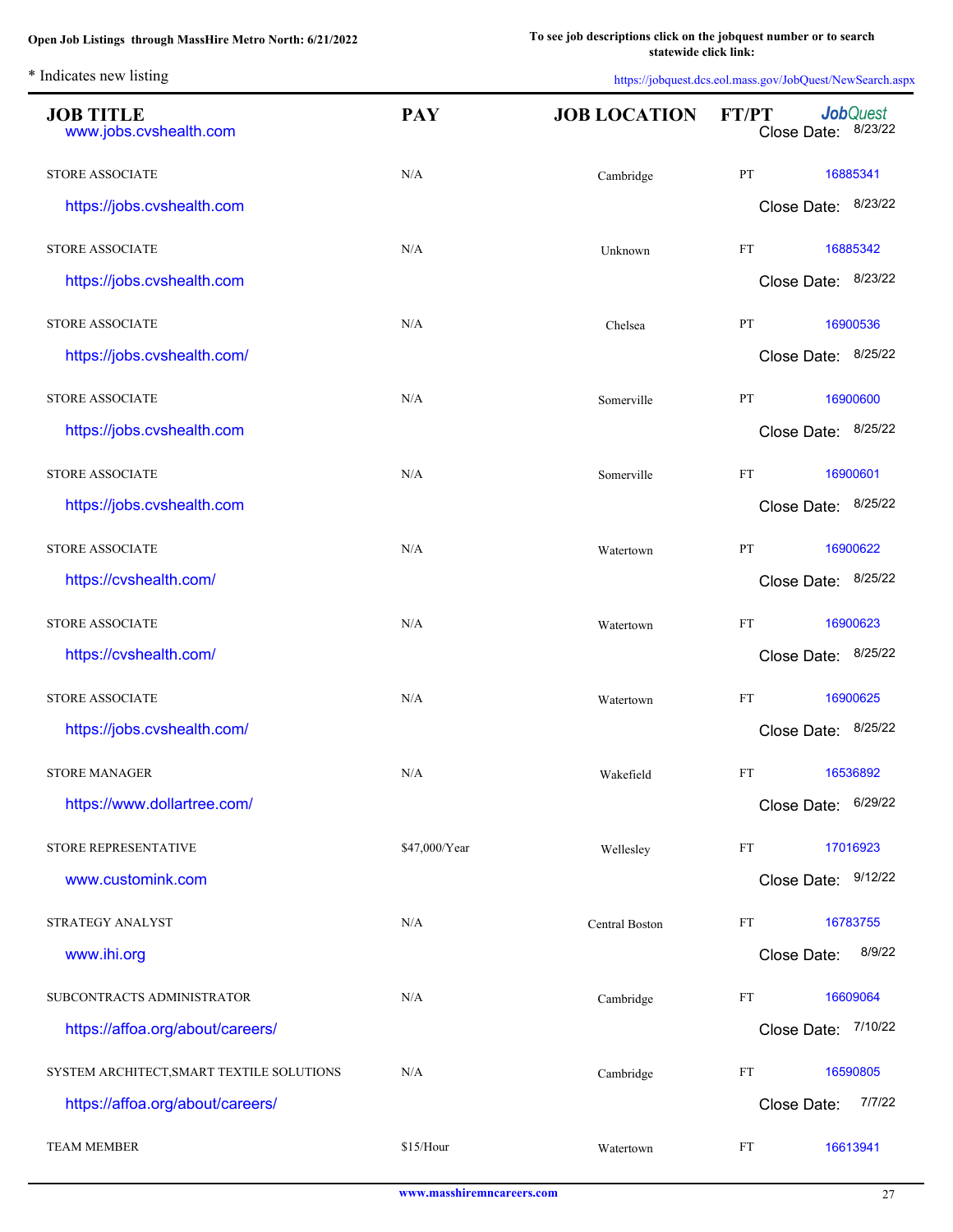| <b>JOB TITLE</b><br>vitalitybowls.com          | <b>PAY</b>    | <b>JOB LOCATION</b> | <b>FT/PT</b><br>Close Date: |                        | <b>Job</b> Quest<br>7/11/22 |
|------------------------------------------------|---------------|---------------------|-----------------------------|------------------------|-----------------------------|
| TEAM MEMBER FT/PT                              | N/A           | Stoneham            | FT                          |                        | 16874111                    |
|                                                |               |                     | Close Date: 8/21/22         |                        |                             |
| TEMPORARY MARKET ASSISTANT AND GREEN TEA       | \$18/Hour     | Somerville          | PT                          |                        | 16693572                    |
|                                                |               |                     | Close Date: 7/25/22         |                        |                             |
| TEMPORATY SALES MANAGER                        | \$18/Hour     | Somerville          | PT<br>Close Date: 7/25/22   |                        | 16693602                    |
| * TERRITORY SALES MANAGER-AUSTIN, TX           | N/A           |                     | FT                          |                        | 17073613                    |
| http://www.chomerics.com                       |               | Woburn              | Close Date: 9/15/22         |                        |                             |
| * TERRITORY SALES MANAGER-MID ATLANTIC         | N/A           | Woburn              | FT                          |                        | 17073602                    |
| http://www.chomerics.com                       |               |                     | Close Date: 9/15/22         |                        |                             |
| TO GO SPECIALIST                               | N/A           | Reading             | FT                          |                        | 16570475                    |
| www.longhornsteakhouse.com                     |               |                     | Close Date:                 |                        | 7/4/22                      |
| TOW TRUCK DRIVER                               | \$1,200/Week  | Medford             | FT                          |                        | 16841505                    |
| www.exporttowing.com                           |               |                     | Close Date:                 |                        | 8/17/22                     |
| TRANSPORTATION PLANNER                         | \$79,591/Year | Somerville          | FT                          |                        | 16532489                    |
|                                                |               |                     |                             | 6/28/22<br>Close Date: |                             |
| VAN DRIVER                                     | \$20/Hour     | Revere              | PT                          |                        | 17016931                    |
|                                                |               |                     | Close Date:                 |                        | 7/8/22                      |
| VICE PRESIDENT OF HEALTH EQUITY                | N/A           | Central Boston      | FT                          |                        | 16639530<br>7/15/22         |
| www.ihi.org                                    |               |                     | Close Date:                 |                        |                             |
| VICE PRESIDENT, DELIVERY SAFETY<br>www.ihi.org | N/A           | Central Boston      | FT<br>Close Date:           |                        | 16562556<br>7/3/22          |
|                                                |               |                     |                             |                        |                             |
| VIE PRESIDENT, EDUCATION<br>www.ihi.org        | N/A           | Central Boston      | FT<br>Close Date:           |                        | 16562529<br>7/3/22          |
| VP OF SALES AND MARKETING                      | N/A           | Everett             | $\mathop{\text{FT}}$        |                        | 16661635                    |
|                                                |               |                     | Close Date: 7/20/22         |                        |                             |
| WAREHOUSE ASSOCIATE                            | N/A           | Wilmington          | FT                          |                        | 16733217                    |